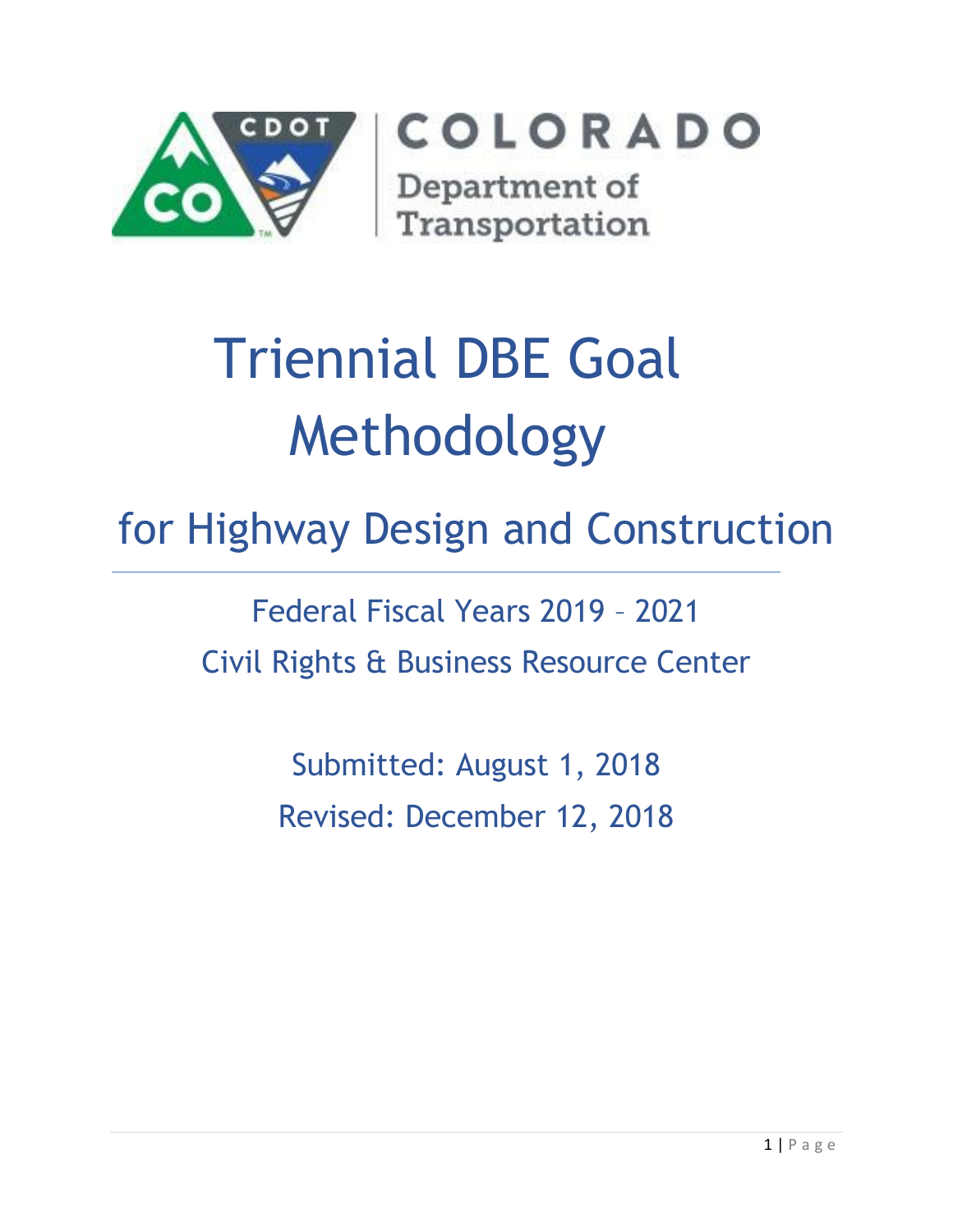# **Table of Contents**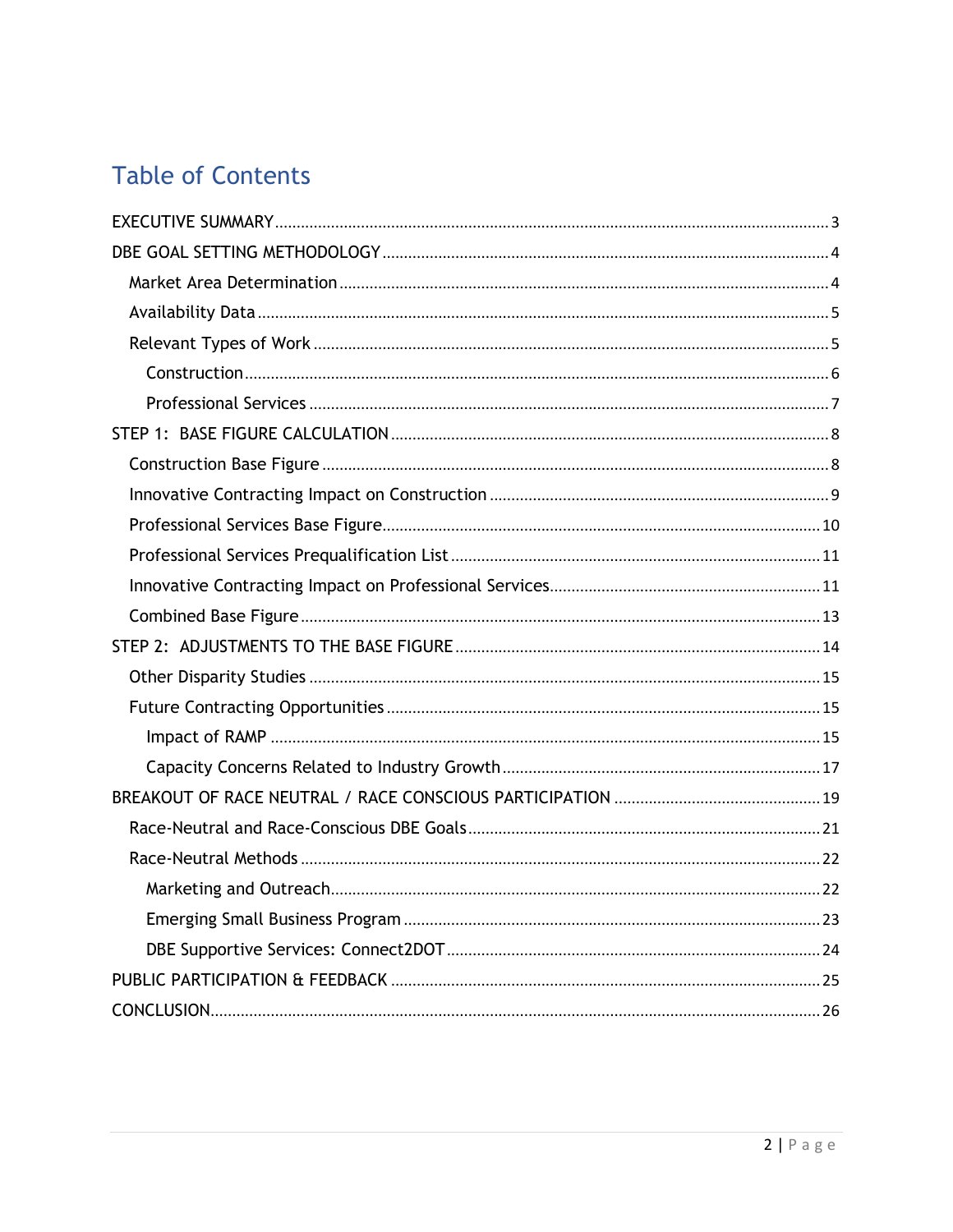### <span id="page-2-0"></span>EXECUTIVE SUMMARY

This document explains the methodology used by the Colorado Department of Transportation (CDOT) to establish its three-year (FFY 2019-2021) overall Disadvantaged Business Enterprise (DBE) goal for contracts that contain funding assistance from the U.S. Department of Transportation (USDOT) Federal Highway Administration (FHWA). Determination of the goal includes identifying a base figure for the relative availability of DBEs based on demonstrable evidence of the availability of ready, willing, and able DBEs as compared to the availability of all businesses participating on federally‐funded DOT‐assisted contracts.

In accordance with 49 CFR 26.45, CDOT's goal methodology consists of two steps:

- 1. Establishing the base figure for the relative availability of DBEs.
- 2. Adjusting to the base figure as a result of available data.

To establish the base figure and determine the relative availability of DBEs to perform work on CDOT projects, CDOT evaluated:

- Relevant market area for contractor participation;
- Potential contracting opportunities in construction, professional services, and designbuild;
- Availability and capacity of DBE certified firms to participate on those potential contracts;
- Anecdotal evidence gathered through online surveys, association meetings, and a public comment period.

This analysis resulted in a base figure of 11.55% of DBE participation annually over the next three federal fiscal years. CDOT then considered all available evidence to determine whether adjustments should be made to the base figure calculation. Based upon an evaluation of historical participation, other disparity studies, funding impacts, and concurrent major projects in the Denver metro area, it was determined that no further adjustments were necessary and the **overall DBE goal was set at 11.55%.** 

CDOT also considered what percentage of the goal can be obtained through race-neutral means. CDOT's Emerging Small Business Program includes elements designed specifically to assist CDOT in increasing race‐neutral participation on its contracts. By taking into consideration these efforts along with an analysis of historical race-neutral participation, CDOT is proposing a split of **4.19% race-neutral and 7.36% race-conscious participation**.

CDOT is committed to monitoring DBE participation for federal-aid highway design and construction projects to ensure the overall goal is being met. DBE achievements will be evaluated annually to determine whether market conditions warrant adjustments to the overall DBE goal, or individual race-conscious and race-neutral components.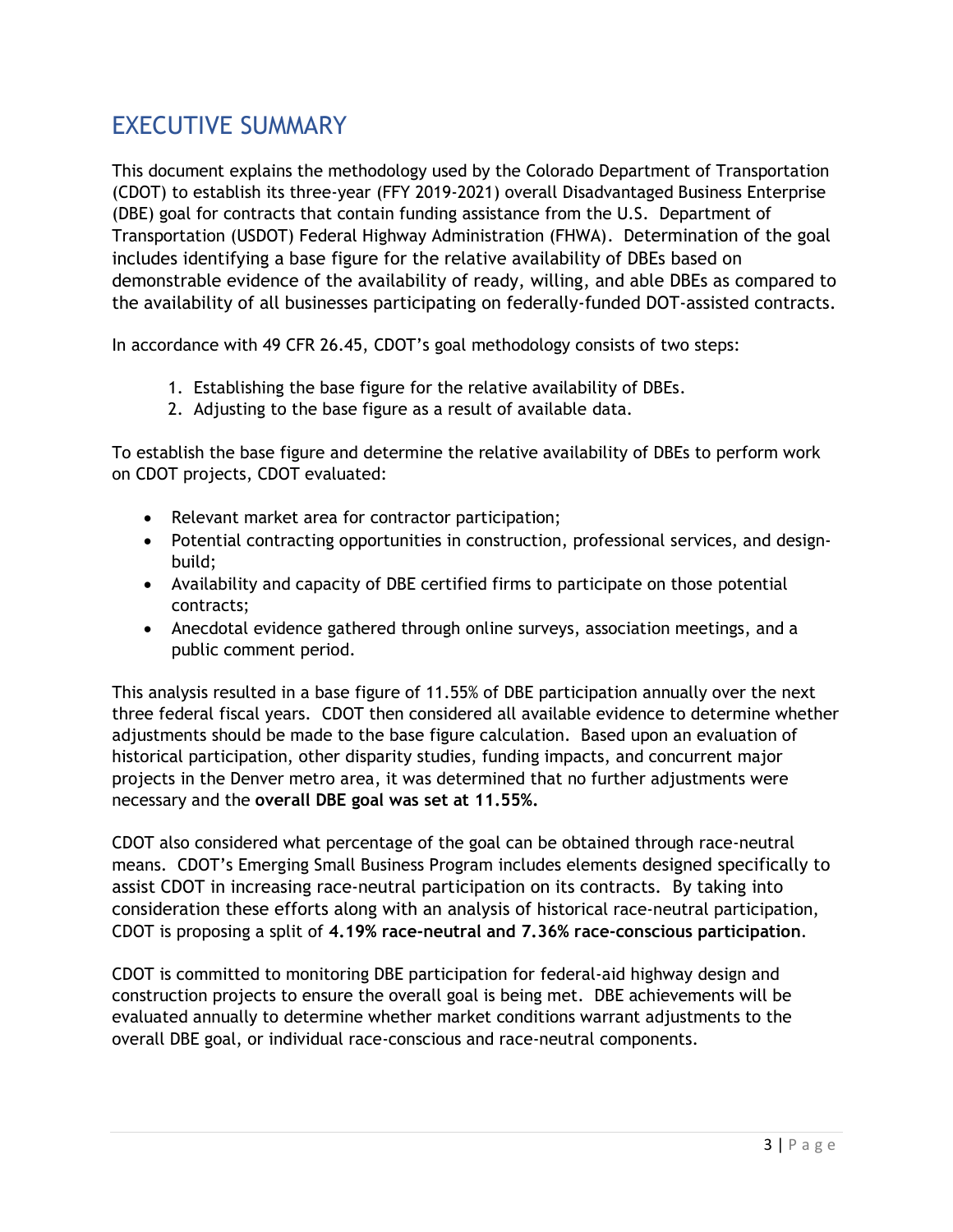# <span id="page-3-0"></span>DBE GOAL SETTING METHODOLOGY

The methodology described in *49 CFR 26.45(c) (1)* was used to determine the base figure for the relative availability of DBEs based on demonstrable evidence of the availability of ready, willing and able DBEs as compared to the availability of all businesses in the relevant market area to participate on federally‐funded DOT‐assisted contracts.

#### <span id="page-3-1"></span>Market Area Determination

The first step in establishing the DBE goal is to determine the relevant market area for the analysis, or the geographic area where the majority of CDOT contractors are located and where a majority of contracting dollars are spent.

Historical contracting data for the past three fiscal years (FFY 2015-2017) shows that a total of 1,191 prime and subcontractors worked on CDOT contracts. Of those, 1,041 (87%) were located in Colorado and 150 (13%) were located out-of-state. It should be noted that 56 (5%) of the out-of-state firms also have a permanent office in Colorado, for a total of 1,097 (92%) with a local Colorado presence.



**Figure 1: Location of CDOT Contractors**

Table 1 below shows that the majority of CDOT dollars and contracts in the past three fiscal years were awarded to firms headquartered in the state of Colorado. Of the \$1,609,055,637 contract dollars awarded to prime contractors, \$1,321,410,618 (82.12%) went to Colorado firms. An even higher percent (92.12%) of subcontracting dollars went to Colorado firms. Considering the percent of firms with a Colorado presence and the percent of contract dollars awarded to Colorado-based firms, CDOT determined the state of Colorado as the market area for the goal setting methodology.

| <b>Prime Contracts</b>        | <b>Colorado Firms</b> | <b>Subcontracts</b>           | <b>Colorado Firms</b> |
|-------------------------------|-----------------------|-------------------------------|-----------------------|
| <b>Total Dollars</b>          | \$1,321,410,618.47    | <b>Total Dollars</b>          | \$812,010,209.81      |
| Percent of All Dollars        | 82.12%                | Percent of All Dollars        | 92.12%                |
| Percent of All Contracts      | 86.25%                | Percent of All Subcontracts   | 91.43%                |
| Percent of All Firms Utilized | 82.35%                | Percent of All Firms Utilized | 89.11%                |

#### **Table 1: Contracts Awarded to Colorado Firms FFY 2015-2017, Excluding Design-Build**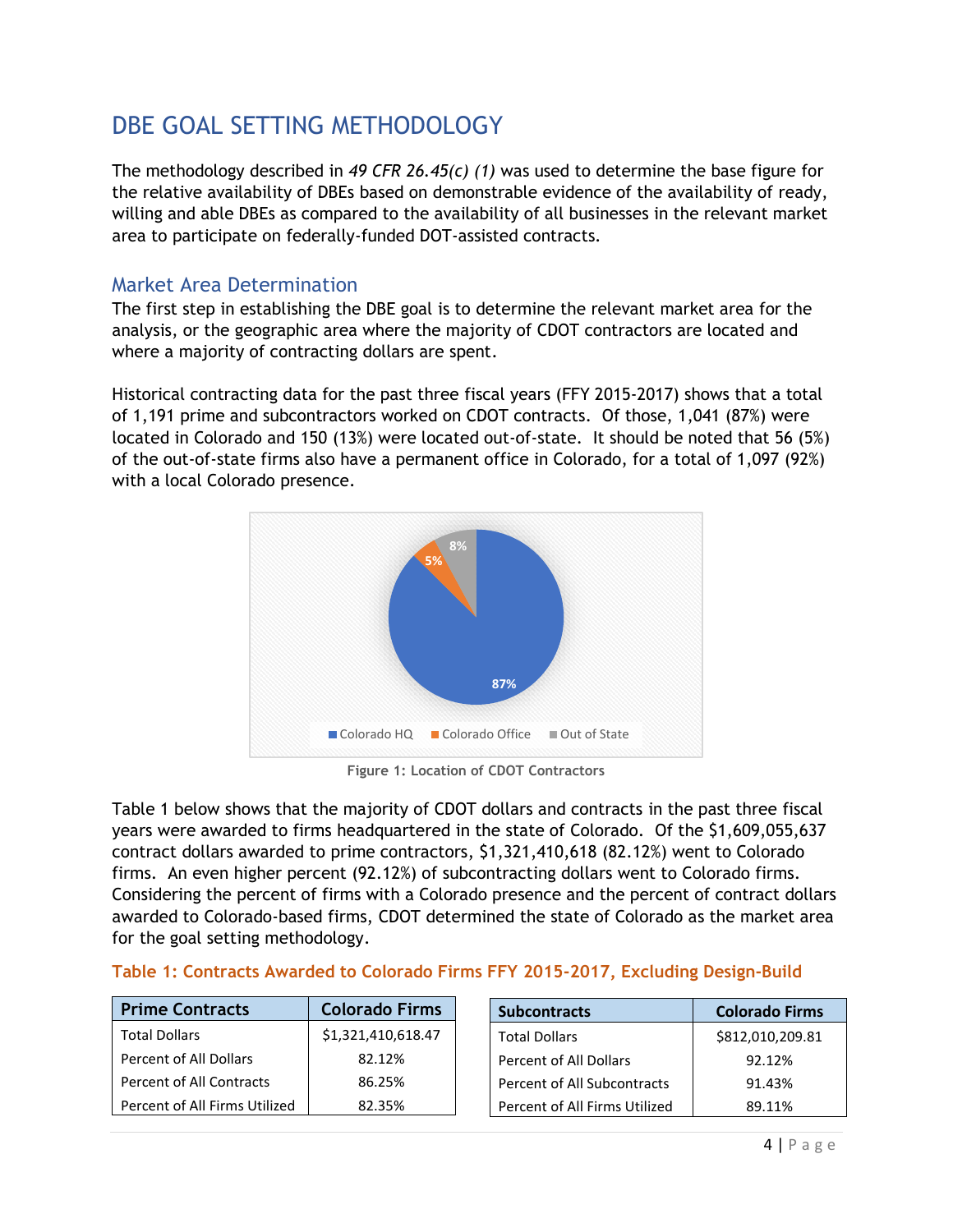#### <span id="page-4-0"></span>Availability Data

After determining the relevant market area, CDOT analyzed the relative availability of DBEs in Colorado using the process suggested in *49 CFR 26.45(c)(1), Use of DBE Directories and Census Bureau data.* CDOT used data from the U.S. Census Bureau 2015 County Business Patterns (CPB) as of January 10, 2018 to identify the total number of Colorado-based firms available in relevant industries. CBP is an annual data series that provides subnational economic data by industry and contains the most complete, current, and consistent data for business establishments.

CDOT also used the statewide UCP DBE Directory to identify DBE certified firms in highway construction and construction-related professional services (i.e. engineering, architecture, survey, etc.). CDOT did consider whether the DBE Directory accurately represents the availability of ready, willing, and able DBE firms in Colorado. As the only directory of DBE certified firms in the state, it was determined to be the most accurate source of information available. CDOT's bidders list data collection process recently changed and the information currently available does not contain a robust listing of DBEs, so the statewide UCP DBE Directory is Colorado's best resource for evaluating DBE availability.

As of January 1, 2018, there were 1,286 firms listed on the state DBE directory. The DBE Directory includes Colorado-based firms, as well as out-of-state firms that are certified as a DBE in Colorado. As suggested by Section E of the *Tips for Goal Setting*, to ensure an "apples to apples" comparison with Census data, only DBE firms with their principal place of business in the state of Colorado were included in the calculation.

In order to compare DBE firms against Census data which is compiled by North American Industry Classification System (NAICS), CDOT also conducted an analysis of the primary type of work performed by Colorado-based DBEs. When making a certification determination, Colorado UCP members grant certification in specific work codes which are comprised of a NAICS code plus a description. They do not identify the primary NAICS of the firm. For the availability analysis, CDOT assigned a primary NAICS to each firm using the following information:

- Work codes assigned to the firm
- Knowledge of the firm's products/services
- Knowledge of the firm's ability and willingness to perform on CDOT contracts
- Supplemental information derived from the firm's website or other online information
- Primary NAICS assigned to the firm in 2015, if the firm was certified at that time

#### <span id="page-4-1"></span>Relevant Types of Work

To begin the base figure calculation, CDOT first sought to determine potential contracting opportunities for the next three federal fiscal years. Based upon an evaluation of the CDOT FY 2019-2022 Statewide Transportation Improvement Program (STIP) draft report, CDOT anticipates the type of work over the next three years will be similar in nature to the past three years. CDOT evaluated the awarded bid items for past construction contracts, as well as Project Specific (PS) professional services contracts and task orders against Non-Project Specific (NPS) contracts.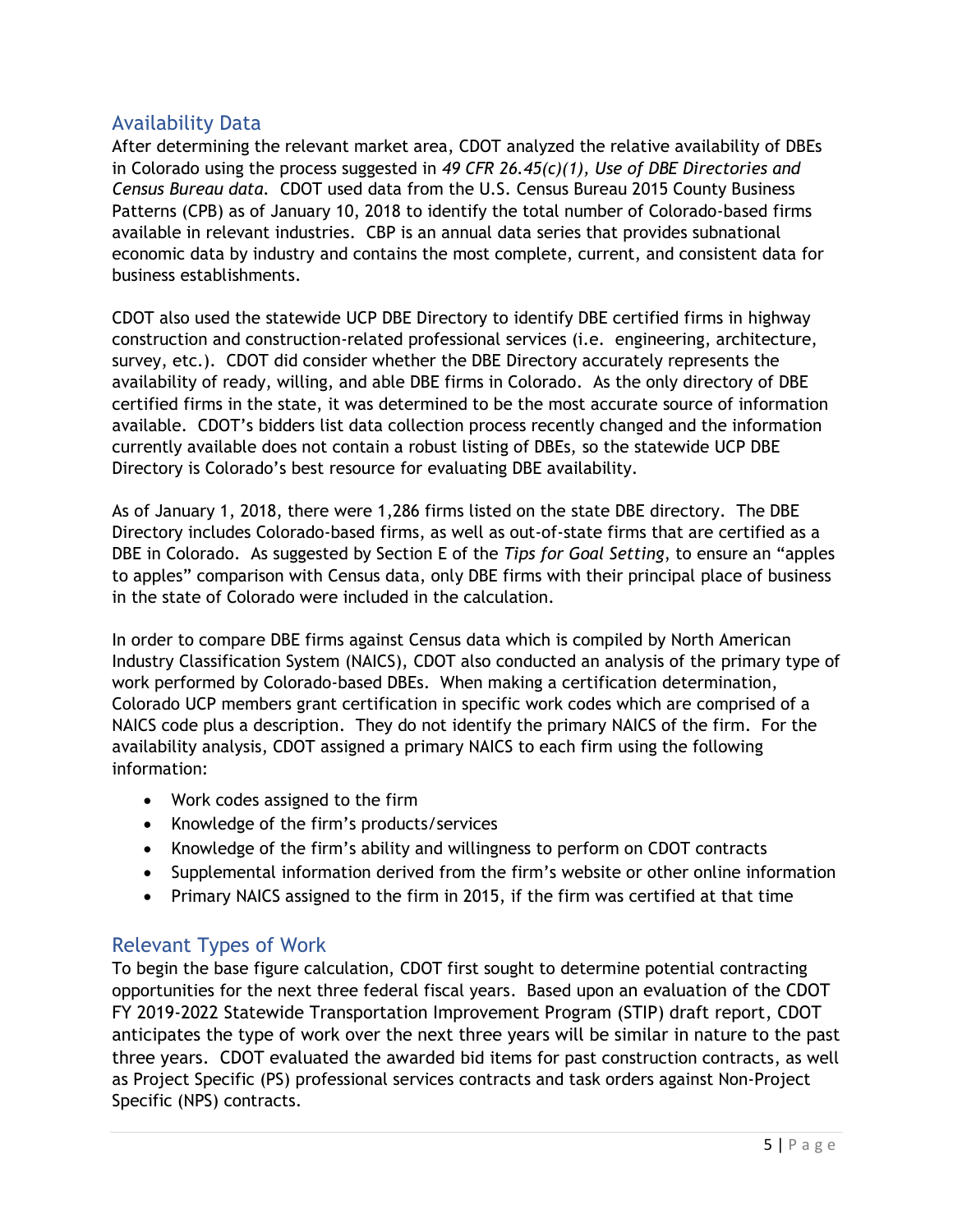The total amount of construction dollars awarded during FFY 2015-2017 was \$1,609,055,637 which equates to 79% of total awarded dollars. Professional services contracts for the same period totaled \$435,290,147 or 21% of the total. This percentage split is similar to historic spending between design and construction and CDOT predicts it will remain the same during the next three fiscal years. Therefore, a weighted percentage of 79-21 was used to determine the dollar values attributed to each contracting category in the base figure calculation.



**Figure 2: CDOT Contract Awards FFY 2015-2017**

#### <span id="page-5-0"></span>*Construction*

For construction contracts, individual bid items were assigned to a NAICS code. This was done so the types of work contracted by CDOT could be correlated to the primary services provided by firms in the market area. It was also done so bid items could be grouped and weighted based upon how much was contracted in those NAICS as compared to the total contracted amount. Table 2 shows the primary NAICS that were utilized on CDOT construction contracts over the past three years.

| <b>NAICS</b> | <b>NAICS Description</b>                                         |
|--------------|------------------------------------------------------------------|
| 212321       | <b>Construction Sand and Gravel Mining</b>                       |
| 236220       | Commercial and Institutional Building Construction               |
| 237110       | Water and Sewer Line and Related Structures Construction         |
| 237310       | Highway, Street, and Bridge Construction                         |
| 237990       | Other Heavy and Civil Engineering Construction                   |
| 238110       | Poured Concrete Foundation and Structure Contractors             |
| 238120       | <b>Structural Steel and Precast Concrete Contractors</b>         |
| 238140       | <b>Masonry Contractors</b>                                       |
| 238210       | Electrical Contractors and Other Wiring Installation Contractors |
| 238320       | Painting and Wall Covering Contractors                           |

#### **Table 2: NAICS Codes with Contracting Opportunities on Construction Contracts**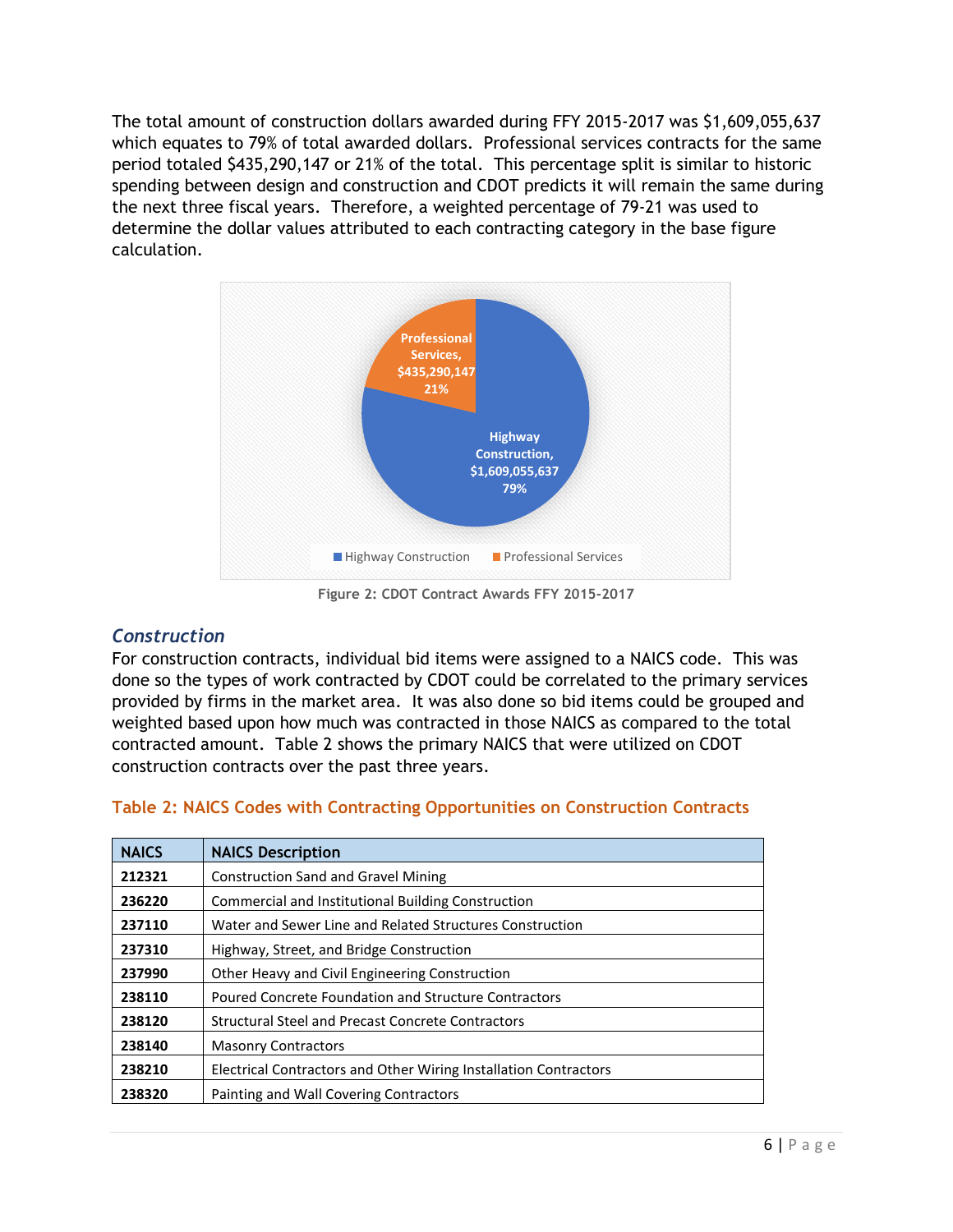| <b>NAICS</b> | <b>NAICS Description</b>                                                     |
|--------------|------------------------------------------------------------------------------|
| 238390       | <b>Other Building Finishing Contractors</b>                                  |
| 238910       | <b>Site Preparation Contractors</b>                                          |
| 238990       | All Other Specialty Trade Contractors (e.g., Fencing)                        |
| 324121       | Asphalt Paving Mixture and Block Manufacturing                               |
| 327320       | Ready-Mix Concrete Manufacturing                                             |
| 339950       | Signs and Signboards Manufacturing                                           |
| 484220       | Specialized Freight (except Used Goods) Trucking, Local                      |
| 488490       | Other Support Activities for Road Transportation (e.g., Sweeping)            |
| 541370       | Surveying and Mapping (except Geophysical) Services                          |
| 541380       | <b>Testing Laboratories</b>                                                  |
| 541620       | <b>Environmental Consulting Services</b>                                     |
| 541690       | Other Scientific and Technical Consulting Services (e.g., Energy Consulting) |
| 541910       | Marketing Research and Public Opinion Polling (e.g., Public Information)     |
| 561730       | Landscaping Services                                                         |
| 561990       | All Other Support Services (e.g., Traffic Control)                           |
| 562991       | Septic Tank and Related Services                                             |

#### <span id="page-6-0"></span>*Professional Services*

CDOT does not have the ability to track spending at the same level of detail for professional services contracts that it does for construction. Therefore, CDOT reviewed award information and project descriptions for professional services contracts and task orders over the past three years to identify the types of work that are most often utilized. Table 3 shows this breakdown.

#### **Table 3: NACIS Code with Contracting Opportunities on Professional Services Contracts**

| <b>NAICS</b> | <b>NAICS Description</b>                                                 |
|--------------|--------------------------------------------------------------------------|
| 541320       | Landscape Architectural Services                                         |
| 541330       | <b>Engineering Services</b>                                              |
| 541340       | <b>Drafting Services</b>                                                 |
| 541370       | Surveying and Mapping (except Geophysical) Services                      |
| 541380       | <b>Testing Laboratories</b>                                              |
| 541620       | <b>Environmental Consulting Services</b>                                 |
| 541910       | Marketing Research and Public Opinion Polling (e.g., Public Information) |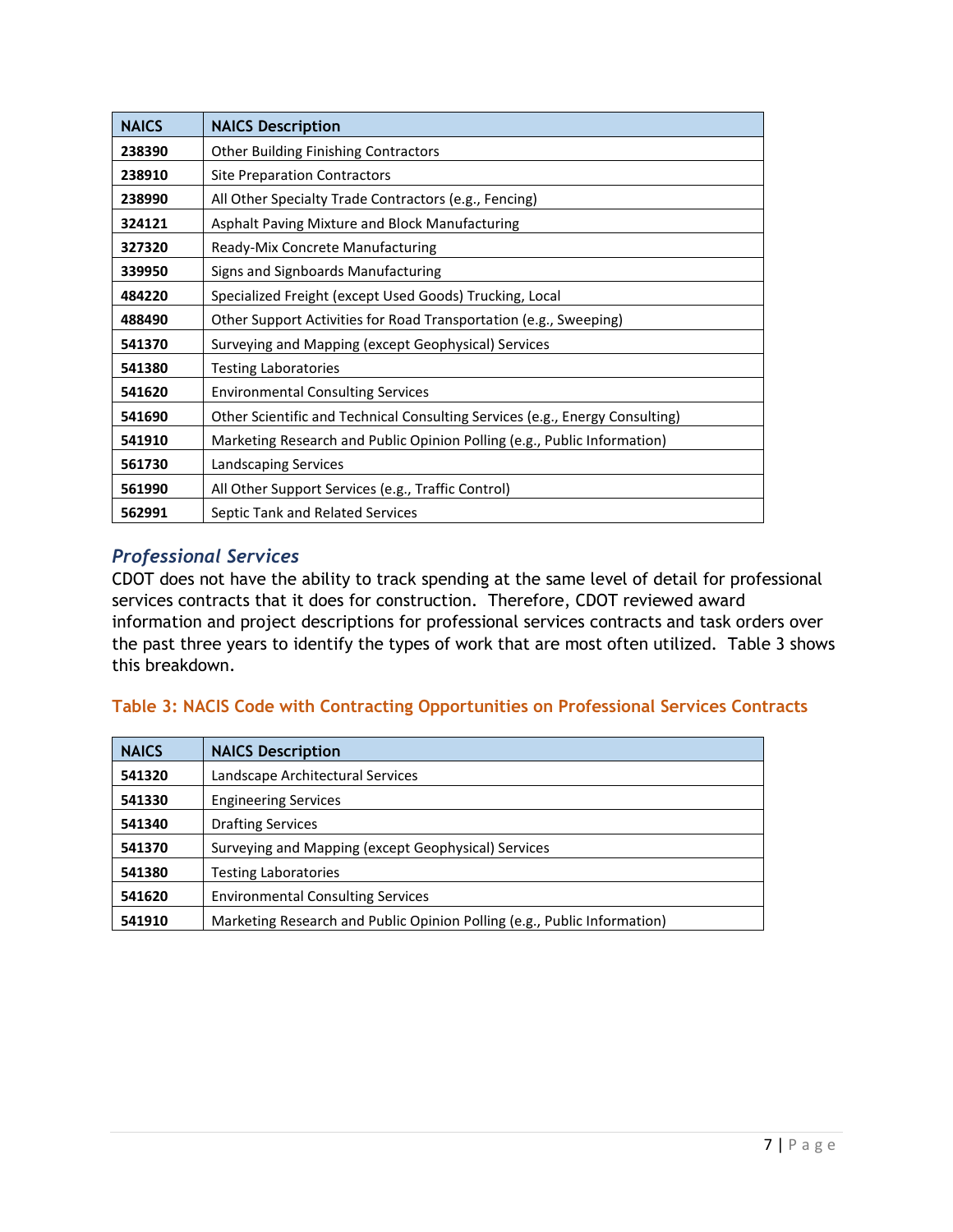# <span id="page-7-0"></span>STEP 1: BASE FIGURE CALCULATION

In accordance with Section F of the *USDOT Tips for Goal Setting*, CDOT conducted a weighted calculation of the opportunities in construction and professional services. The following formula was used to determine the relative availability of DBE firms and the base figure for DBE participation.

DBE Firms ÷ All Available Firms = **Relative Availability**

Relative Availability x Weight **= Base Figure**

**Figure 3: Base Figure Formula**

#### <span id="page-7-1"></span>Construction Base Figure

Using data from the Census, UCP DBE Directory, and construction bid item totals on designbid-build (DBB) projects for the past three years, CDOT calculated the relative availability of DBE firms to perform work in NAICS relevant to construction contracts. Table 4 shows the base figure weighted by the percent of contracting dollars spent in relevant NAICS.

#### **Table 4. Construction Weighted Availability Calculation**

| <b>NAICS</b> | <b>Description</b><br>(abbreviated) | <b>All</b><br><b>CO</b><br><b>Firms</b> | $\overline{\text{co}}$<br><b>DBE</b><br><b>Firms</b> | <b>Relative</b><br>Availability | FFY 2015 -<br>2017 Total | Weight | <b>Base</b> |
|--------------|-------------------------------------|-----------------------------------------|------------------------------------------------------|---------------------------------|--------------------------|--------|-------------|
| 212321       | Sand and Gravel Mining              | 46                                      | 2                                                    | 4.35%                           | \$4,237,123              | 0.26%  | 0.00011     |
| 236220       | <b>Building Construction</b>        | 782                                     | 37                                                   | 4.73%                           | \$2,516,757              | 0.16%  | 0.00007     |
| 237110       | Water and Sewer                     | 293                                     | 9                                                    | 3.07%                           | \$72,444,238             | 4.50%  | 0.00138     |
| 237310       | Highway/Bridge Construction         | 219                                     | 36                                                   | 16.44%                          | \$677,103,698            | 42.08% | 0.06917     |
| 237990       | Other Civil Eng. Construction       | 68                                      | 5                                                    | 7.35%                           | \$51,233,622             | 3.18%  | 0.00234     |
| 238110       | Concrete and Structures             | 506                                     | 13                                                   | 2.57%                           | \$1,455,419              | 0.09%  | 0.00002     |
| 238120       | <b>Steel and Precast Concrete</b>   | 89                                      | 24                                                   | 26.97%                          | \$81,969,470             | 5.09%  | 0.01374     |
| 238140       | <b>Masonry Contractors</b>          | 435                                     | 10                                                   | 2.30%                           | \$3,397,876              | 0.21%  | 0.00005     |
| 238210       | <b>Electrical Contractors</b>       | 1819                                    | 42                                                   | 2.31%                           | \$81,643,845             | 5.07%  | 0.00117     |
| 238320       | Painting and Wall Covering          | 914                                     | 14                                                   | 1.53%                           | \$907,921                | 0.06%  | 0.00001     |
| 238390       | <b>Other Building Finishing</b>     | 147                                     | 4                                                    | 2.72%                           | \$4,932,031              | 0.31%  | 0.00008     |
| 238910       | <b>Site Preparation Contractors</b> | 865                                     | 28                                                   | 3.24%                           | \$203,259,209            | 12.63% | 0.00409     |
| 238990       | Asphalt, Concrete, Fencing          | 728                                     | 49                                                   | 6.73%                           | \$27,820,213             | 1.73%  | 0.00116     |
| 324121       | <b>Asphalt Manufacturing</b>        | 8                                       | 0                                                    | 0.00%                           | \$718,462                | 0.04%  | 0.00000     |
| 327320       | <b>Concrete Manufacturing</b>       | 79                                      | $\Omega$                                             | 0.00%                           | \$9,827,219              | 0.61%  | 0.00000     |
| 339950       | <b>Signs Manufacturing</b>          | 140                                     | 5                                                    | 3.57%                           | \$73,807                 | 0.00%  | 0.00000     |
| 484220       | Trucking                            | 666                                     | 110                                                  | 16.52%                          | \$18,537,392             | 1.15%  | 0.00190     |
| 488490       | Sweeping                            | 48                                      | 3                                                    | 6.25%                           | \$514,472                | 0.03%  | 0.00002     |
| 541370       | Surveying                           | 248                                     | 20                                                   | 8.06%                           | \$17,681,616             | 1.10%  | 0.00089     |
| 541380       | <b>Testing Laboratories</b>         | 172                                     | 13                                                   | 7.56%                           | \$4,240,272              | 0.26%  | 0.00020     |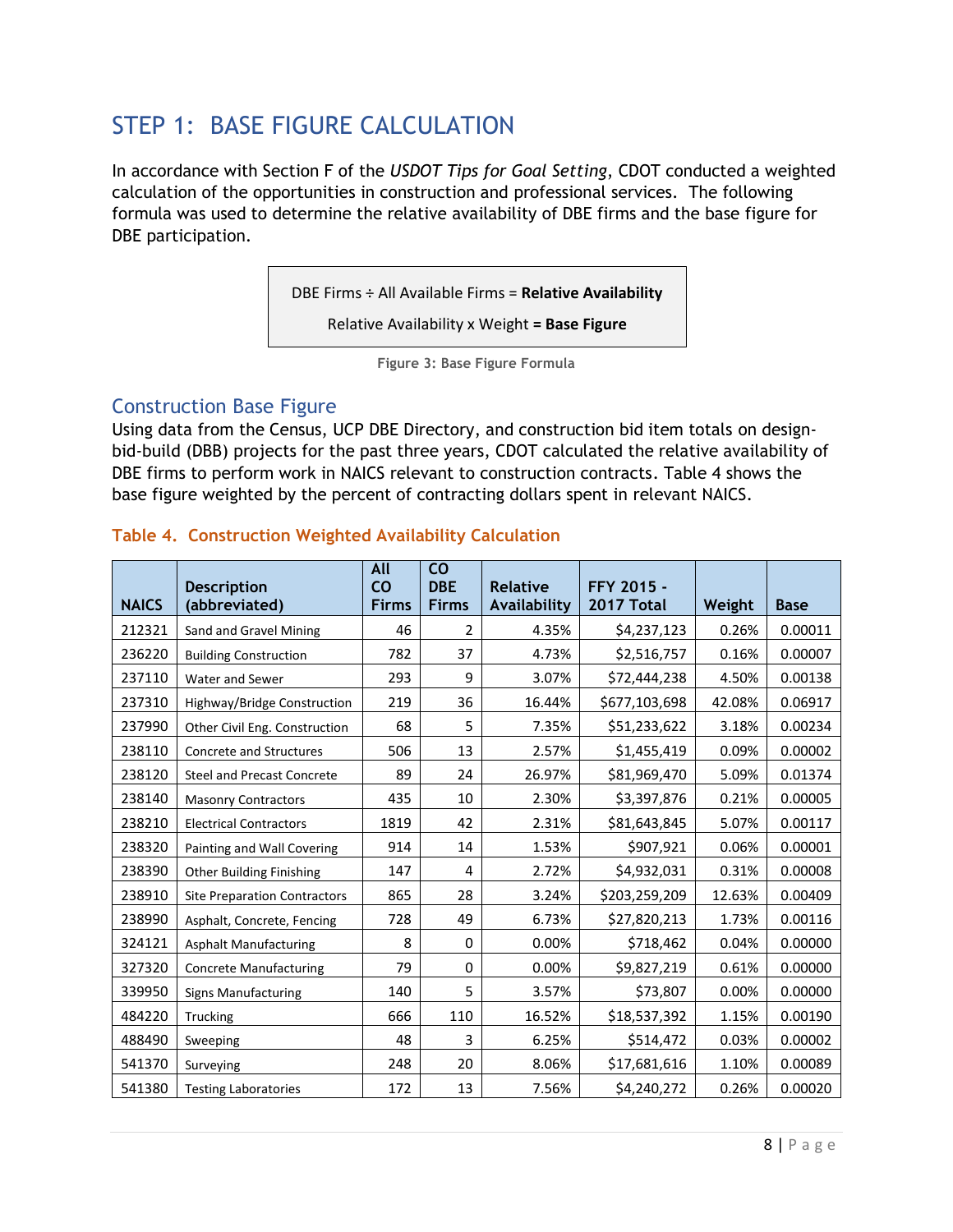| <b>NAICS</b> | <b>Description</b><br>(abbreviated) | All<br>CO<br><b>Firms</b> | <b>CO</b><br><b>DBE</b><br><b>Firms</b> | <b>Relative</b><br>Availability | FFY 2015 -<br>2017 Total | Weight  | <b>Base</b> |
|--------------|-------------------------------------|---------------------------|-----------------------------------------|---------------------------------|--------------------------|---------|-------------|
| 541620       | <b>Environmental Consulting</b>     | 462                       | 36                                      | 7.79%                           | \$1,479,466              | 0.09%   | 0.00007     |
| 541690       | <b>Other Consulting Services</b>    | 878                       | 13                                      | 1.48%                           | \$716,056                | 0.04%   | 0.00001     |
| 541910       | <b>Public Information</b>           | 115                       | 72                                      | 62.61%                          | \$7,365,211              | 0.46%   | 0.00287     |
| 561730       | Landscaping Services                | 2044                      | 26                                      | 1.27%                           | \$59,668,436             | 3.71%   | 0.00047     |
| 561990       | <b>Traffic Control and Flagging</b> | 275                       | 31                                      | 11.27%                          | \$120,538,717            | 7.49%   | 0.00844     |
| 562991       | <b>Septic Tank Services</b>         | 75                        | 1                                       | 1.33%                           | \$1,055,205              | 0.07%   | 0.00001     |
| Misc.        | Miscellaneous                       | n/a                       | n/a                                     | n/a                             | \$153,717,885            | 9.55%   | 0.00000     |
| <b>Total</b> |                                     | 12121                     | 603                                     |                                 | \$1,609,055,637          | 100.00% | 10.82%      |

#### <span id="page-8-0"></span>Innovative Contracting Impact on Construction

In addition to traditional design-bid-build (DBB) construction contracts, CDOT uses innovative contracting selection methods such as Design-Build (DB) and Public Private Partnerships (P3). One such P3 is the \$1.17B Central 70 project, which was awarded in fall 2017. An independent DBE availability analysis was conducted for Central 70 and DBE goals were set accordingly. Therefore, Central 70 DBE participation will not be counted toward CDOT's overall annual DBE goal. Other future P3 projects are anticipated to be handled similarly and have been excluded from this analysis.

However, to ensure that the final weighting of the base figure accurately represents the full breadth of construction contracting opportunities with the agency, CDOT wanted to include the construction portion of DB projects into the construction base figure calculation. The available data on DB contracts presented two challenges. First, there is not a forecast of innovative projects for FFY 2019-2021 because project delivery selection is not determined until project goals are set. Second, because bid items and subcontractor data are not available on DB contracts, NAICS codes could not be assigned for weighting purposes and these amounts could not be incorporated into the weighted availability calculation using data from DBB construction projects.

In order to account for these innovative contracting opportunities in the construction base figure calculation, CDOT considered the budgets for DB projects awarded over the past three years and the typical cost allocations for construction on these types of contracts. While future forecasts were unavailable, CDOT's Program Management Office (PMO) believes that the quantity and scope of future innovative contracts will be consistent with work from the past three years. Thus, it was determined that the available data from DB projects awarded over the past three years would be a good indicator of upcoming construction opportunities on future DB projects.

According to available data, CDOT's budget for DB projects awarded over the last three years totaled \$895,409,510. CDOT generally allocates 22% of a DB project budget to construction engineering (CE) and indirect costs, which are not considered available contracting opportunities. Excluding these amounts, the total contracting opportunities (in dollars) for CDOT DB projects in the last three years—and thereby anticipated for the next three years—is \$698,419,418. This calculation is summarized as follows: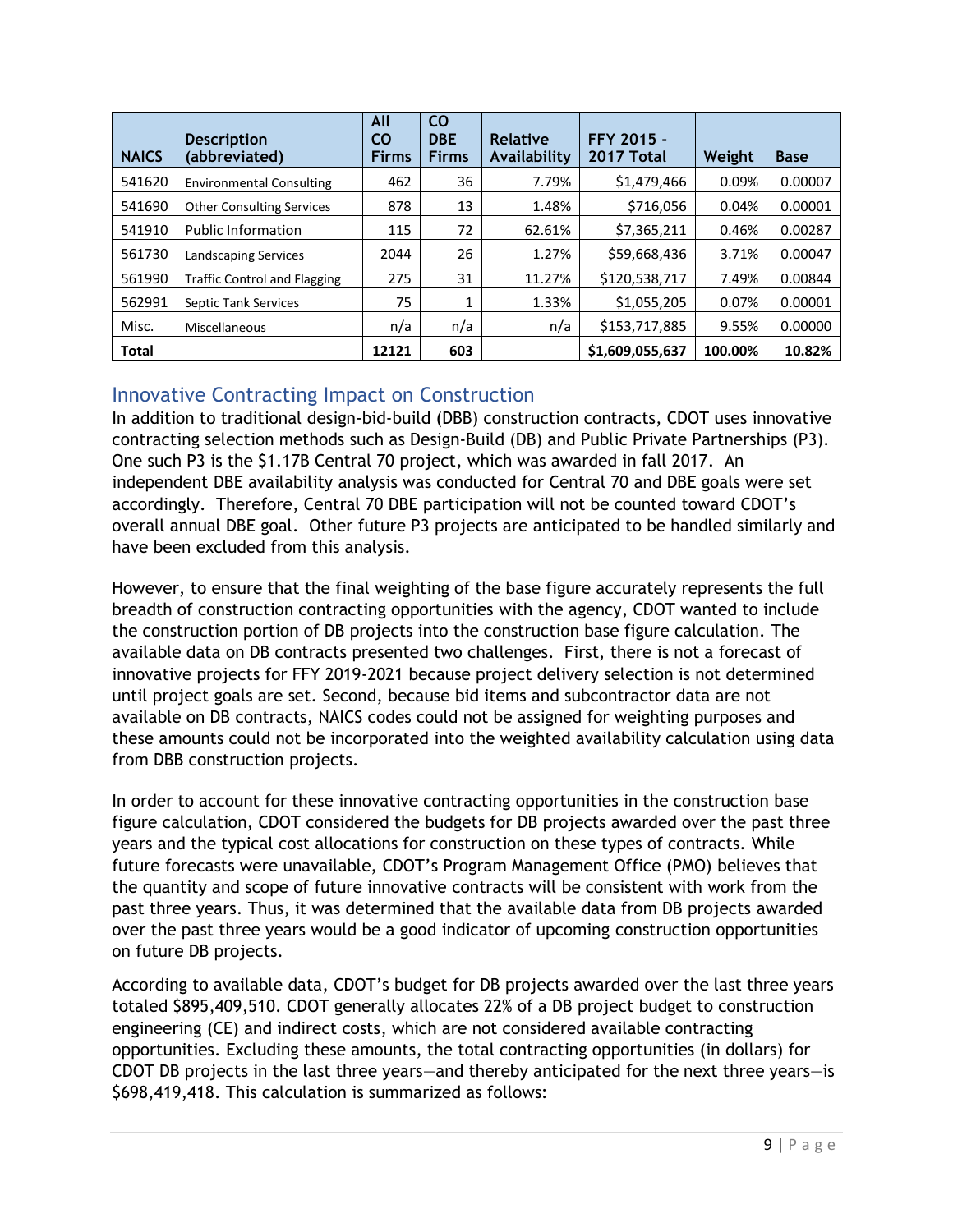| <b>Total DB Contracting Opportunities (in dollars)</b>            | \$698,419,418      |
|-------------------------------------------------------------------|--------------------|
| Remove CDOT CE & Indirect Costs (22% of Total DB Budget)          | ( \$196, 990, 092) |
| CDOT Total DB Budget (Excluding Central 70 and other P3 Projects) | \$895,409,510      |

**Figure 4: Total DB Contracting Opportunities Calculation**

Based upon historical data, CDOT anticipates that 90% of DB contracting opportunities in the next three years will go toward construction. Using this projected cost allocation, the total expected construction opportunities on CDOT DB projects for the next three years (in dollars) is \$628,577,476.

DB Construction Contracting Opportunities (in dollars)

\$698,419,418 x 90% = **\$628,577,476**

**Figure 5: DB** *Construction* **Contracting Opportunities Calculation**

By combining the anticipated contracting opportunities (in dollars) for DB projects and the anticipated contracting opportunities (in dollars) for DBB projects from Table 4, CDOT anticipates the total construction contracting opportunities (in dollars) for the next three years will be \$2,237,633,113.

| <b>Construction Opportunities</b>                                |                 |
|------------------------------------------------------------------|-----------------|
| DBB Opportunities (Table 4)                                      | \$1,609,055,637 |
| DB Opportunities                                                 | \$628,577,476   |
| <b>Total Construction Contracting Opportunities (in dollars)</b> | \$2,237,633,113 |

**Figure 6: Total** *Construction* **Contracting Opportunities (DBB + DB) Calculation**

Meanwhile, multiplying the total construction contracting opportunities (in dollars) by the base figure for construction projects as calculated in Table 4, results in the total amount of DBE construction contracting opportunities (in dollars):

<span id="page-9-0"></span>DBE Construction Contracting Opportunities (in dollars)

\$2,237,633,113 x 10.82% = **\$242,111,903**

**Figure 7: Total DBE** *Construction* **Contracting Opportunities Calculation**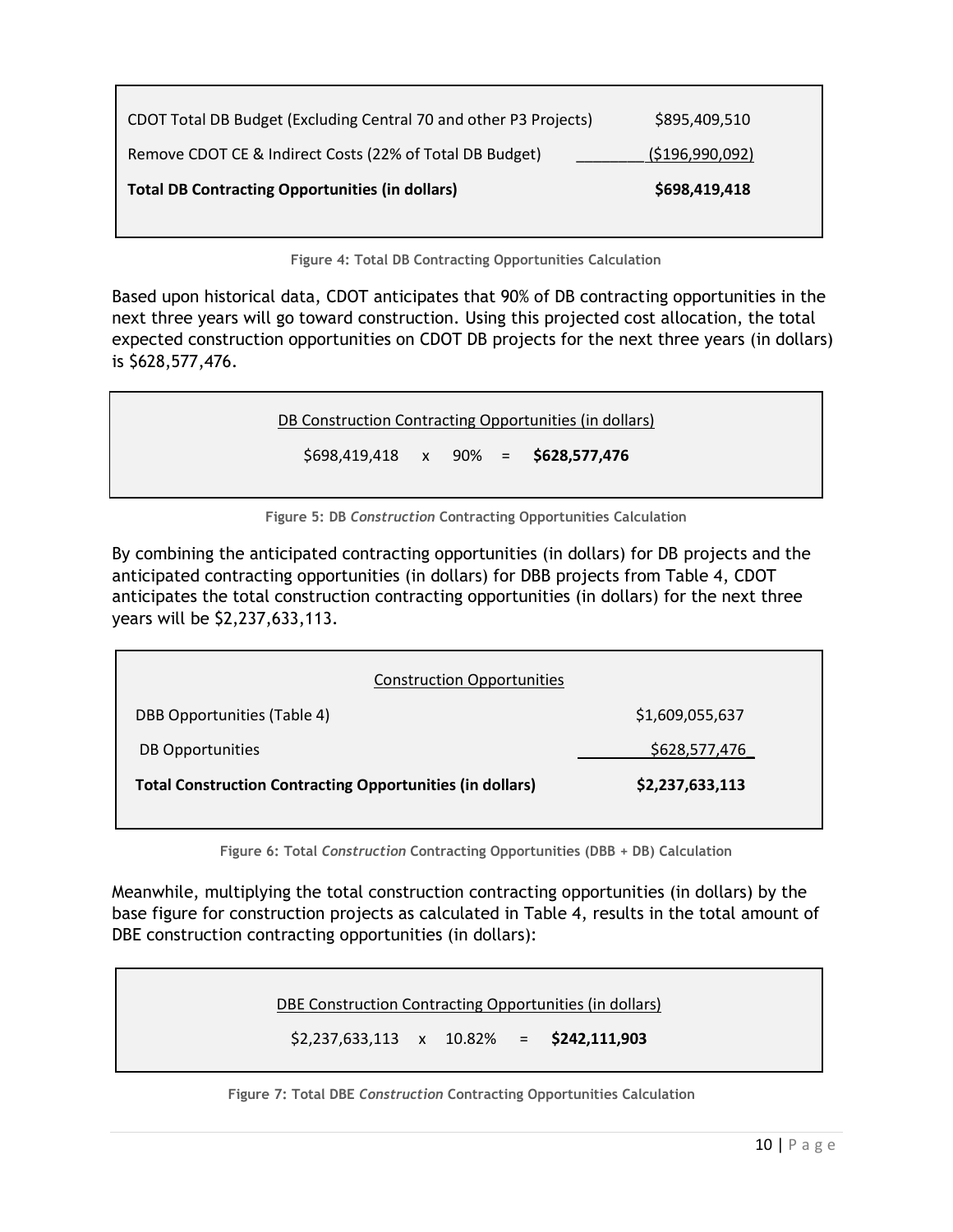#### Professional Services Base Figure

Table 5 below shows relative availability of DBE firms within the NAICS for professional services contracts. Because CDOT does not have the ability to track line item detail for professional services on DBB contracts, there is not a method to weight the level of participation by the amount expended for specific types of work. As a result, CDOT decided to treat the weights equally and use the overall number of DBE firms to calculate the relative availability of DBE firms  $(261 \div 3,627 = 7.20\%)$ .

| <b>NAICS</b> | Description (abbreviated)       | <b>All CO</b><br><b>Firms</b> | <b>CO DBE</b><br><b>Firms</b> | <b>Relative</b><br>Availability | FFY 2015 -<br>2017 Total |
|--------------|---------------------------------|-------------------------------|-------------------------------|---------------------------------|--------------------------|
| 541320       | Landscape Architecture          | 231                           | 32                            | 13.85%                          | N/A                      |
| 541330       | <b>Engineering Services</b>     | 2320                          | 84                            | 3.62%                           | N/A                      |
| 541340       | <b>Drafting Services</b>        | 79                            | 4                             | 5.06%                           | N/A                      |
| 541370       | Surveying                       | 248                           | 20                            | 8.06%                           | N/A                      |
| 541380       | <b>Testing Laboratories</b>     | 172                           | 13                            | 7.56%                           | N/A                      |
| 541620       | <b>Environmental Consulting</b> | 462                           | 36                            | 7.79%                           | N/A                      |
| 541910       | <b>Public Information</b>       | 115                           | 72                            | 62.61%                          | N/A                      |
| <b>Total</b> |                                 | 3627                          | 261                           | 7.20%                           | \$435,290,147            |

#### **Table 5: Professional Services Availability Calculation**

#### <span id="page-10-0"></span>Professional Services Prequalification List

In 2014, CDOT implemented a policy that requires all consulting firms seeking work on CDOT professional services contracts to be prequalified by CDOT. This is a more accurate representation of potential bidders than the Census and UCP Directory and is effectively a complete bidders list of professional services consultants.

As of March 15, 2018, there were 259 prequalified consultants. Of those, 58 (22.39%) were DBE certified. Given the significant disparity between the base figure derived from the Census and UCP Directory for this type of work (7.20%) and the base figure derived from the prequalified consultant listing (22.39%), CDOT determined that the two data sets should be treated as equal weights in the calculation and averaged to determine the base figure for availability in professional services.

| <b>Professional Services:</b> 22.39% + $7.20\%$ = 29.59% |  |
|----------------------------------------------------------|--|
| Average: $29.59\% \div 2 = 14.80\%$                      |  |



#### <span id="page-10-1"></span>Innovative Contracting Impact on Professional Services

As previously discussed, CDOT uses innovative contracting selection methods such as Design-Build (DB) and Public Private Partnerships (P3) in addition to traditional DBB contracts.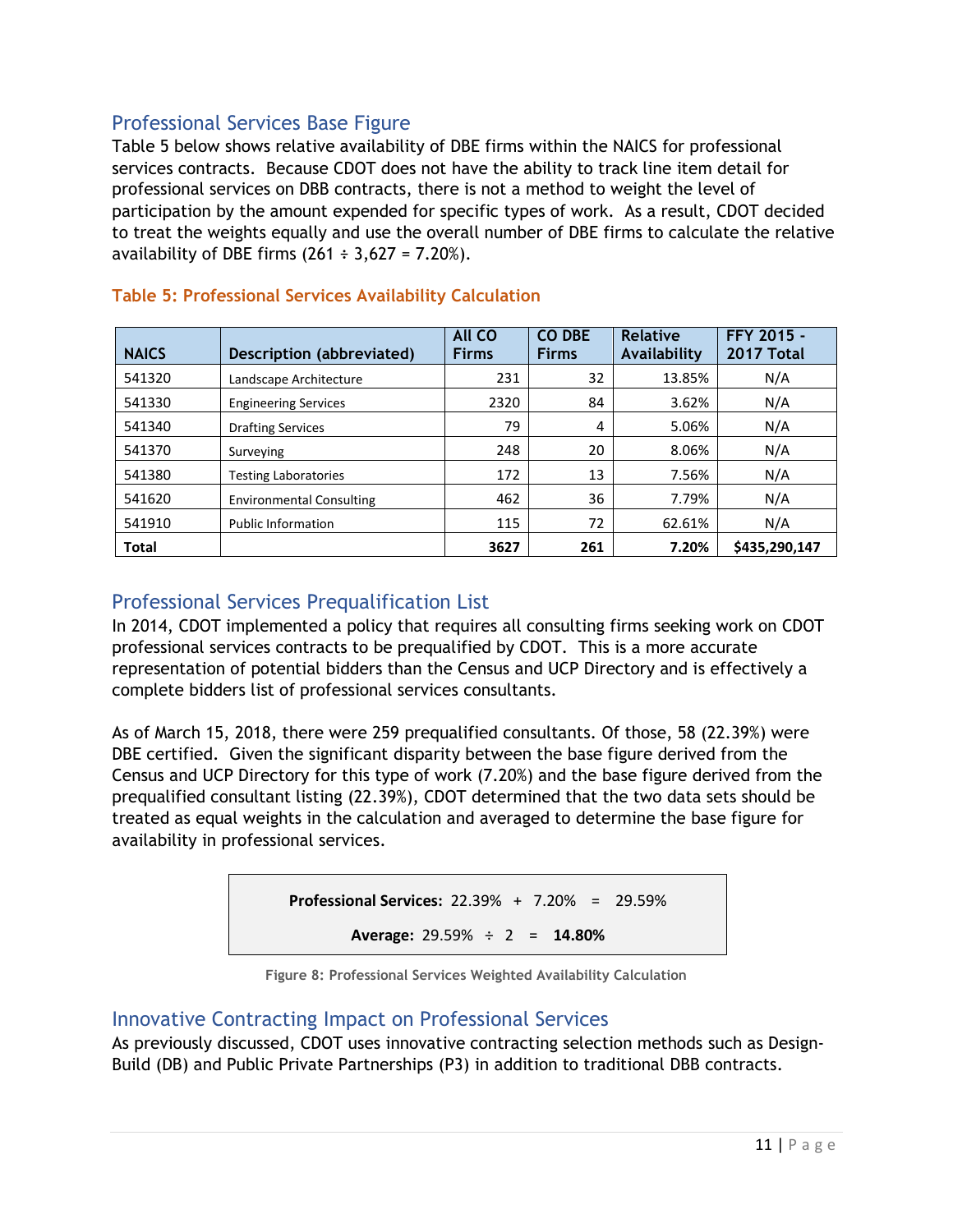Similar to the calculation of DBE opportunities for construction contracts, CDOT also included the professional services portion of DB projects into the professional services base figure calculation in order to capture the full scope of professional services contracting opportunities with the agency. CDOT considered the budgets for past DB projects and historical cost allocation on these types of contracts to forecast professional services contracting opportunities on CDOT DB projects. It is important to reiterate that the unavailability of bid items and subcontractor data on innovative contracts prevented CDOT from designating NAICS codes for weighting purposes in making its calculation.

Historical data indicates that 10% of DB contracting opportunities will go toward professional services. Therefore, the total anticipated DB professional services contracting opportunities (in dollars) is \$69,841,942.

DB Professional Services Contracting Opportunities (in dollars)

\$698,419,418 x 10% = **\$69,841,942**

**Figure 9: DB** *Professional Services* **Contracting Opportunities Calculation**

By combining the anticipated contracting opportunities (in dollars) for DB projects and the anticipated contracting opportunities (in dollars) for DBB projects from Table 5, CDOT anticipates the total professional services contracting opportunities (in dollars) for the next three years will be \$505,132,089.

| <b>Professional Services Opportunities</b>                                |               |  |  |  |
|---------------------------------------------------------------------------|---------------|--|--|--|
| DBB Opportunities (Table 5)                                               | \$435,290,147 |  |  |  |
| DB Opportunities                                                          | \$69,841,942  |  |  |  |
| <b>Total Professional Services Contracting Opportunities (in dollars)</b> | \$505,132,089 |  |  |  |

**Figure 10: Total** *Professional Services* **Contracting Opportunities (DBB + DB) Calculation**

Meanwhile, multiplying the total professional services contracting opportunities (in dollars) by the base figure for professional services projects as calculated in Table 5, results in the total amount of DBE professional services contracting opportunities (in dollars):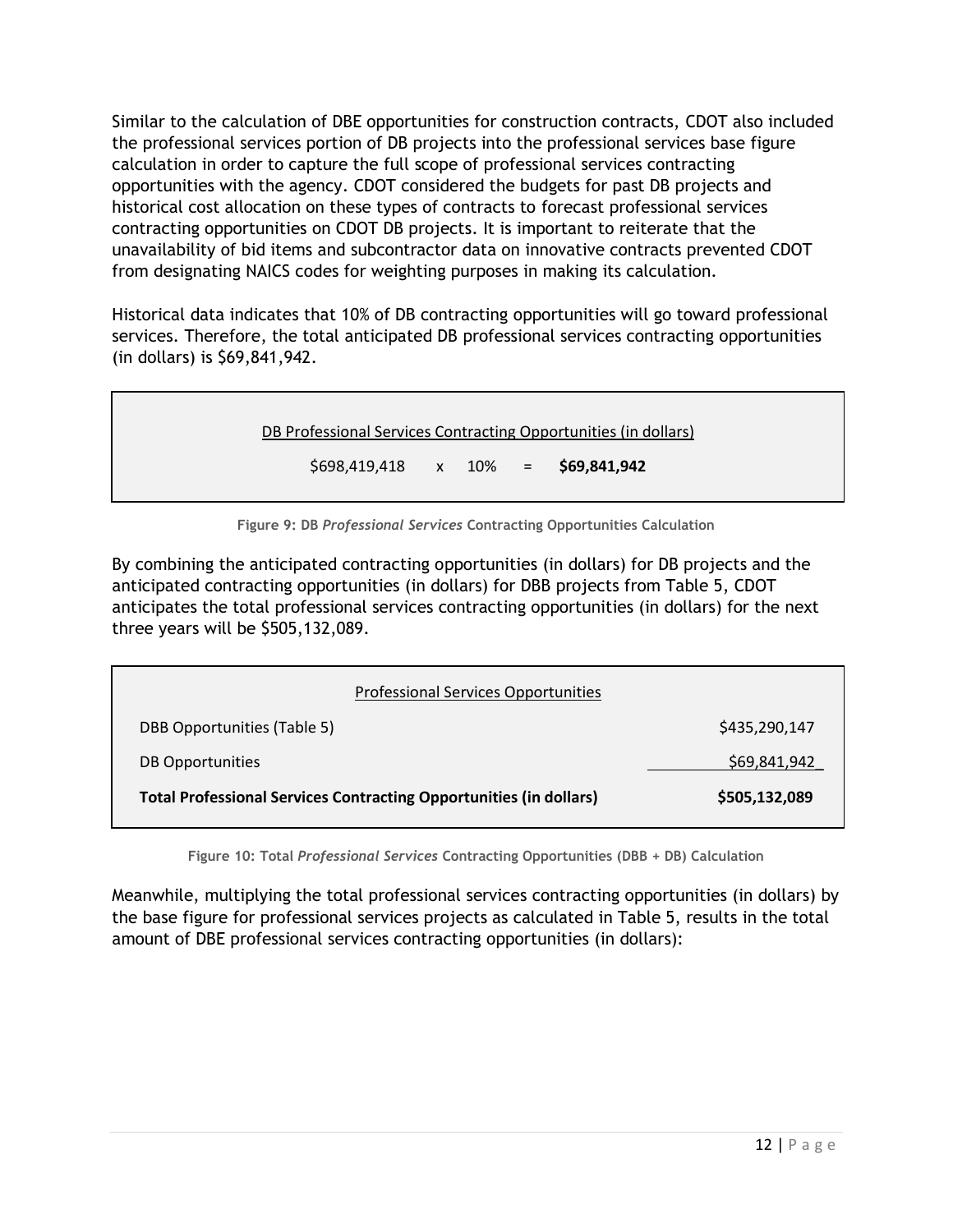<span id="page-12-0"></span>

| DBE Professional Services Contracting Opportunities (in dollars) |  |  |  |
|------------------------------------------------------------------|--|--|--|
| $$505,132,089$ x $14.80\%$ = $$74,759,549$                       |  |  |  |

**Figure 11: Total** *Professional Services* **Contracting Opportunities (DBB + DB) Calculation**

#### Combined Base Figure

The above calculated base figures are separated into types of work (construction and professional services) because they represent two separate data sets. However, the overall DBE goal is not separated according to the types of work but rather a calculation of all available DBEs compared to all available firms weighted by the amount of opportunities in each type of work.

In order to arrive at the combined base figure, it was first necessary to calculate the total amount of DBE contracting opportunities (in dollars) by adding the weighted DBE contracting opportunities (in dollars) in both construction and professional services.

| DBE Construction Contracting Opportunities (in dollars)          | \$242,111,903 |
|------------------------------------------------------------------|---------------|
| DBE Professional Services Contracting Opportunities (in dollars) | \$74,759,549  |
| <b>Total DBE Contracting Opportunities (in dollars)</b>          | \$316,871,452 |

**Figure 12: Total DBE Contracting Opportunities Calculation**

Then, the total contracting opportunities for CDOT (in dollars) was calculated by adding total construction contracting opportunities (in dollars) and total professional services contracting opportunities (in dollars).

| Total Construction Contracting Opportunities (in dollars)          | \$2,237,633,113 |  |
|--------------------------------------------------------------------|-----------------|--|
| Total Professional Services Contracting Opportunities (in dollars) | \$505,132       |  |
| <b>Total Contracting Opportunities for CDOT (in dollars)</b>       | \$2,742,765,202 |  |
|                                                                    |                 |  |

**Figure 13: Total Contracting Opportunities Calculation**

The combined base figure is calculated by dividing the total DBE contracting opportunities (in dollars) by the total contracting opportunities for CDOT (in dollars).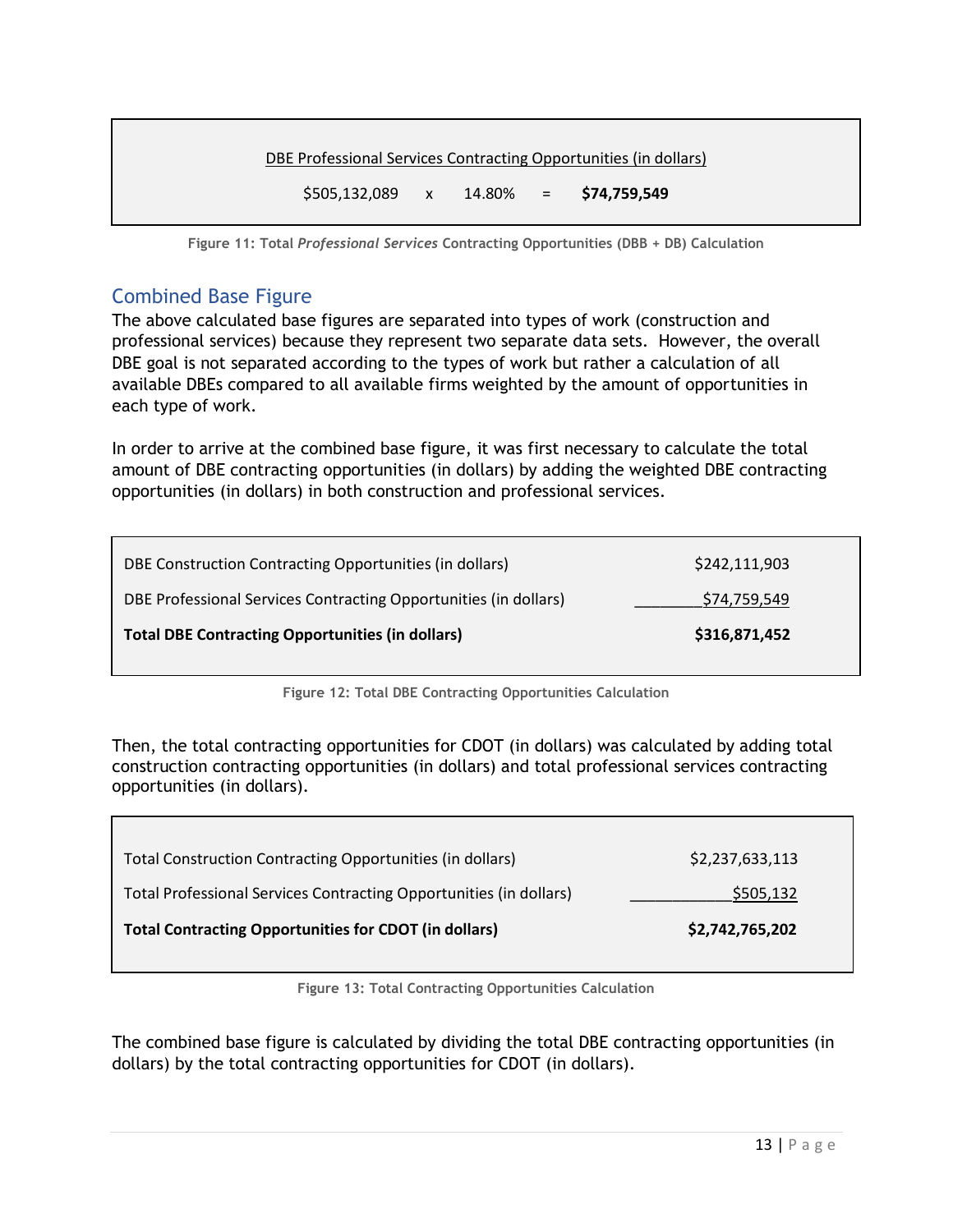<span id="page-13-0"></span>

| <b>Total DBE Contracting Opportunities</b> |        | <b>Total Contracting Opportunities</b> |     | <b>Combined Base Figure</b> |
|--------------------------------------------|--------|----------------------------------------|-----|-----------------------------|
| \$316,871,452                              | $\div$ | \$2,742,765,202                        | $=$ | 11.55%                      |

**Figure 14: Base Figure Calculation**

# STEP 2: ADJUSTMENTS TO THE BASE FIGURE

*49 CFR Section 26.45 (d)* identifies numerous examples of the various types of data that can be examined in order to adjust the Step 1 base figure to narrowly tailor the goals to the local market. Step 2 of the goal setting methodology is intended to adjust the base figure from Step 1 to reflect, as accurately as possible, the DBE participation CDOT would expect in the absence of discrimination. CDOT considered the following factors in order to determine whether an adjustment to the Step 2 base figure is appropriate for the CDOT FY 2019-2021 goal.

#### Historical Construction DBE Participation

The *USDOT Tips for Goal‐Setting* suggests evaluating past DBE participation as a factor for Step 2 adjustment. Table 6 represents DBE participation on CDOT construction contracts over the past five years compared to the DBE goal set for each year. The historical median over those years is 11.70%.

The *Tips* also state "if your records suggest levels of past participation very similar to the number you calculated in Step 1, then it is not necessary to make any adjustment for past participation." The Step 2 adjusted goal of 11.55% and the historical median of 11.70% are similar enough to not constitute another Step 2 adjustment.

#### **Table 6: Construction Past Participation**

| <b>FFY</b> | Annual<br><b>DBE Goal</b> | <b>Actual DBE Achievement</b><br>(Federal-Assisted Projects<br>Only) |
|------------|---------------------------|----------------------------------------------------------------------|
| 2013       | 10.25%                    | 12.6%                                                                |
| 2014       | 10.25%                    | 11.70%                                                               |
| 2015       | 10.25%                    | 10.44%                                                               |
| 2016       | 12.15%                    | 13.20%                                                               |
| 2017       | 12.15%                    | 11.10%                                                               |
|            | <b>Historical Median</b>  | 11.70%                                                               |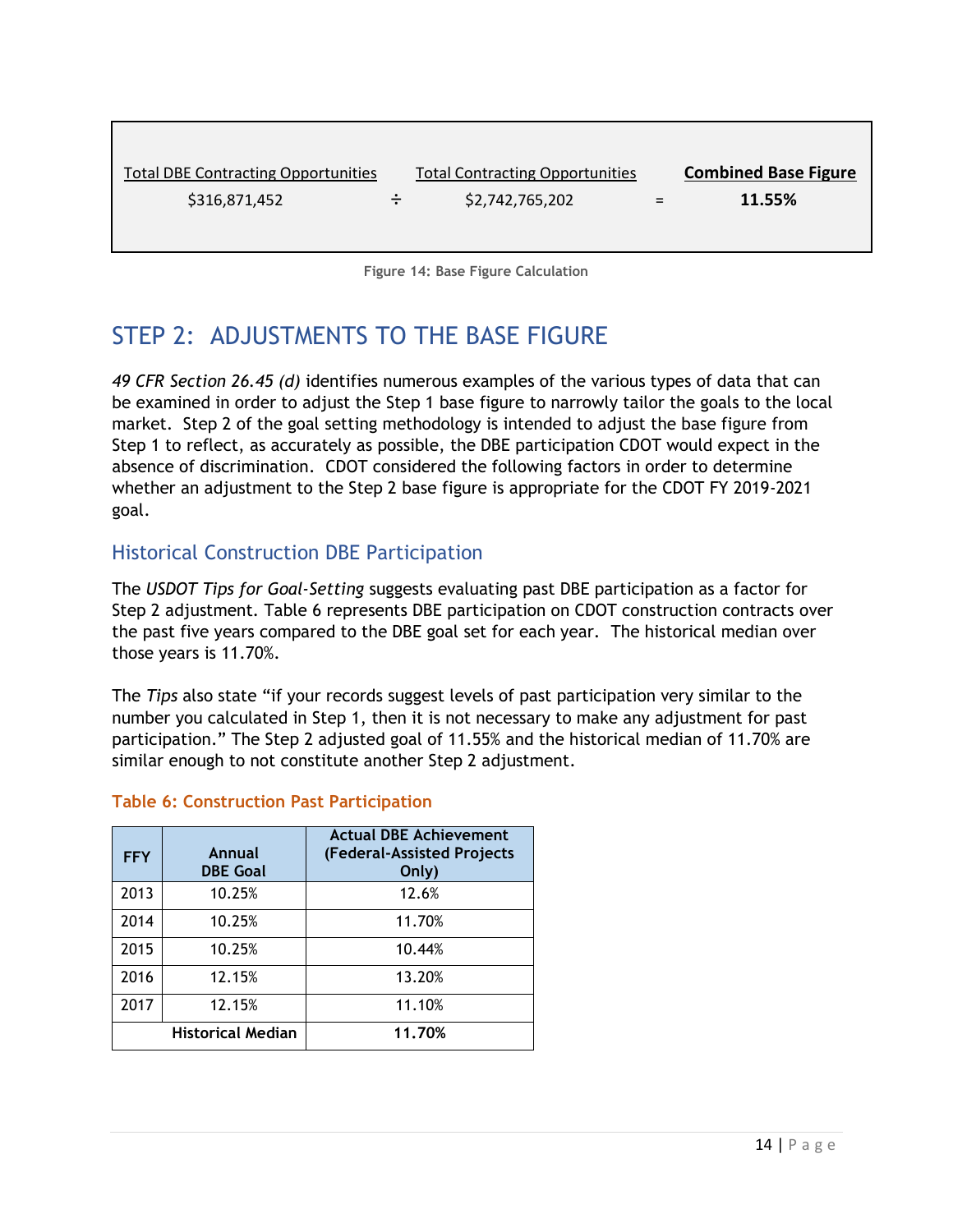#### <span id="page-14-0"></span>Other Disparity Studies

The City and County of Denver (CCD) is currently conducting a disparity study of local agency and airport contracts awarded between 2012 -2016 to guide future implementation of their minority and woman-owned business programs<sup>1</sup>. Unfortunately, data from that study will not be available until later this year. The only comparable data source is CCD's previous 2013 study. Because the 2013 study evaluated contracting activity between 2005-2011, CDOT determined the data is not recent enough to reflect current or future contracting trends.

Denver Public Schools (DPS) conducted a disparity study published in 2015 that evaluated construction and construction-related professional services contracts from years 2009-2013 for prime contracts and 2008-2012 for subcontracts<sup>2</sup>. The relevant market area used for the study was the six-county Denver Metropolitan Statistical Area (MSA). In February 2015, the Board of Education adopted M/WBE aspirational goals of 24% for bond-funded construction related projects. Given the high relative availability implied by the disparity study, CDOT sought to evaluate whether the numbers represented ready, willing and able firms to participate. Unfortunately, the disparity study did not detail the NAICS that were used for the analysis. It also was based upon DPS prequalified firms and a "custom census" using Dunn & Bradstreet information which has several noted deficiencies. Therefore, CDOT could not make a direct correlation to the availability of construction and construction-related professional services firms. Additionally, the relevant market area was restricted to Denver metro and did not reflect availability of firms statewide.

In evaluating these disparity studies, CDOT concluded that the data reflects a potential pool of candidates for the DBE program, many of which are not currently certified and may not be eligible for certification. While this creates a good starting point for supportive services, it does not replace or justify modifications to the base figure calculation.

#### <span id="page-14-1"></span>Future Contracting Opportunities

As noted earlier, CDOT anticipates that the work contracted over the next three fiscal years (FFY 2019-2021) will be similar in nature to that contracted over the past three years (FFY 2015-2017). Historical data shows that the types of work contracted by CDOT has remained consistent regardless of the project delivery method. However, the availability of funding and the sources of funding may impact the types of contracting opportunities in the future.

#### <span id="page-14-2"></span>*Impact of RAMP*

 $\overline{\phantom{a}}$ 

In 2013, CDOT changed how it budgets and expends funds for transportation projects. Multiyear projects are now funded based on year of expenditure, rather than saving for the full amount of a project before construction begins. To accommodate this change, CDOT implemented the Responsible Acceleration of Maintenance and Partnerships (RAMP), a fiveyear program that increased construction by about \$300 million per year through 2017<sup>3</sup>.

<sup>1</sup> Denver Office of Economic Development, https://www.denvergov.org/content/denvergov/en/denver-office-ofeconomic-development/do-business-with-denver/DISPARITY\_STUDY.html

<sup>2</sup> Denver Public Schools, https://businessdiversity.dpsk12.org/wp-content/uploads/sites/29/DPS-Disparity-Study-Draft-Report-10.17.2014.pdf

<sup>3</sup> CDOT Responsible Acceleration of Maintenance and Partnerships, https://www.codot.gov/programs/RAMP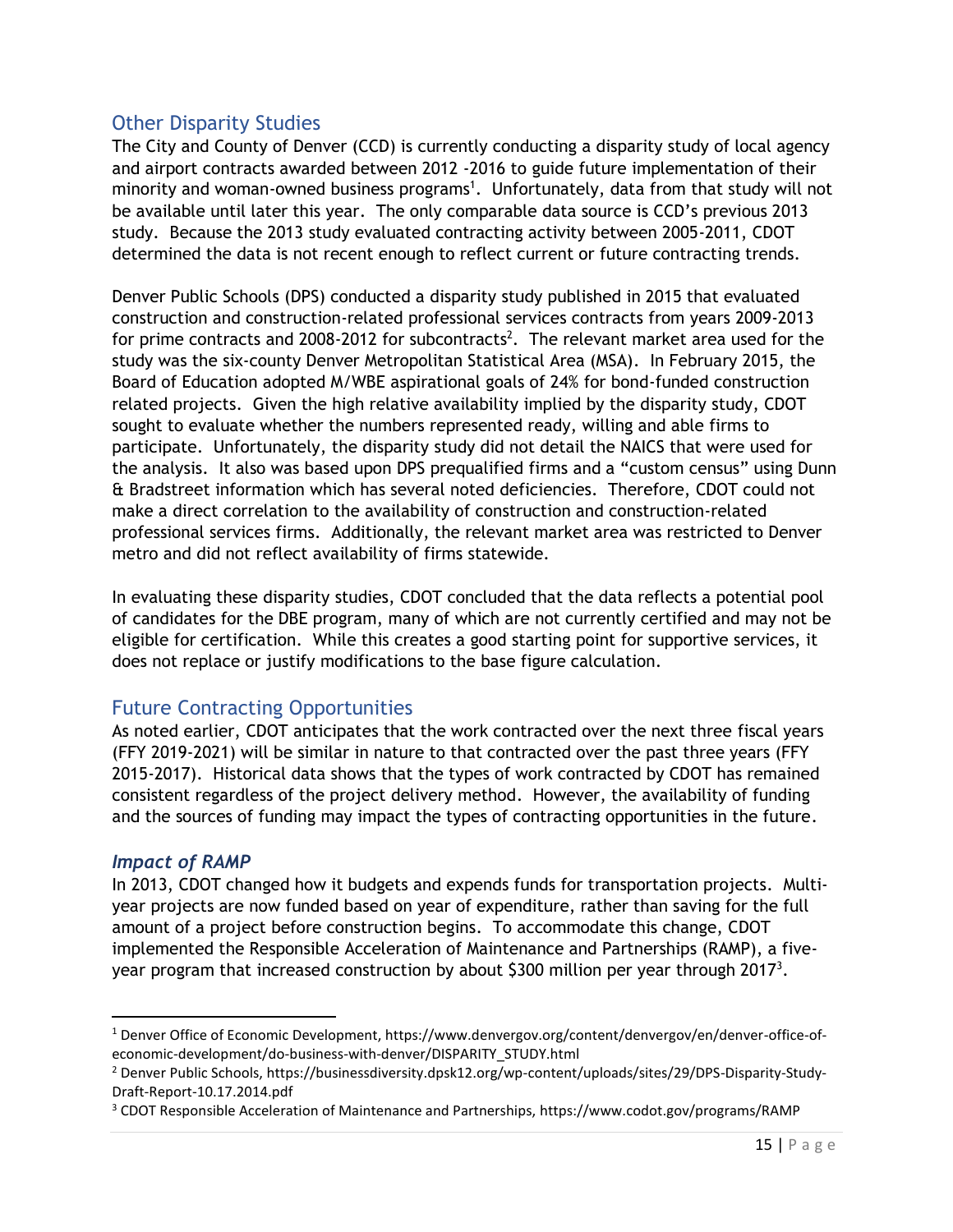RAMP ended in December 2017 and CDOT returned to a pre-RAMP base level of advertisements beginning in 2018. As a result, the forecasted budget of federal funds for construction in FFY 2019- 2021 is anticipated to be significantly less than in the past three years. CDOT PMO developed the following forecast model based upon calendar year for 2012- 2020. The projections shown below include federal funds and potential funding from state sources and bond initiatives which have not yet been secured. The addition of these funds could bring the CDOT contracting program back to the same levels as it was in previous years.



**Figure 15: Forecasted Construction Budget**

Section H of the *USDOT Tips for Goal Setting* states; "It is never appropriate to adjust your measurements of relative DBE availability, either in Step One or in Step Two, solely because the size of your contracting program will change in the next fiscal year. For example, if you assume that non-DBEs will be able to expand to compete for large influx of new program dollars, you should make the same assumption about DBEs, absent specific evidence to the contrary."

A review of past DBE participation during the five years of RAMP also showed there is not a correlation to the total amount of contract dollars awarded and the percentage of DBE participation. For example, while FFY 2014 had the lowest amount of total federal dollars, it did not have the lowest DBE participation percentage, it was the historical median.

| <b>FFY</b> | <b>CDOT Contract Awards</b><br>(Federal Dollars Only) | <b>DBE Participation</b><br>(Federal Dollars Only) | <b>DBE</b><br>Participation |
|------------|-------------------------------------------------------|----------------------------------------------------|-----------------------------|
| 2013       | \$354,470,196                                         | \$44,624,561                                       | 12.59%                      |
| 2014       | \$329,015,893                                         | \$24,313,155                                       | 11.70%                      |
| 2015       | \$420,356,346                                         | \$43,900,912                                       | 10.44%                      |
| 2016       | \$492,941,677                                         | \$64,962,367                                       | 13.20%                      |
| 2017       | \$347,835,005                                         | \$38,449,103                                       | 11.10%                      |

#### **Table 7: Dollar Value of Past DBE Participation**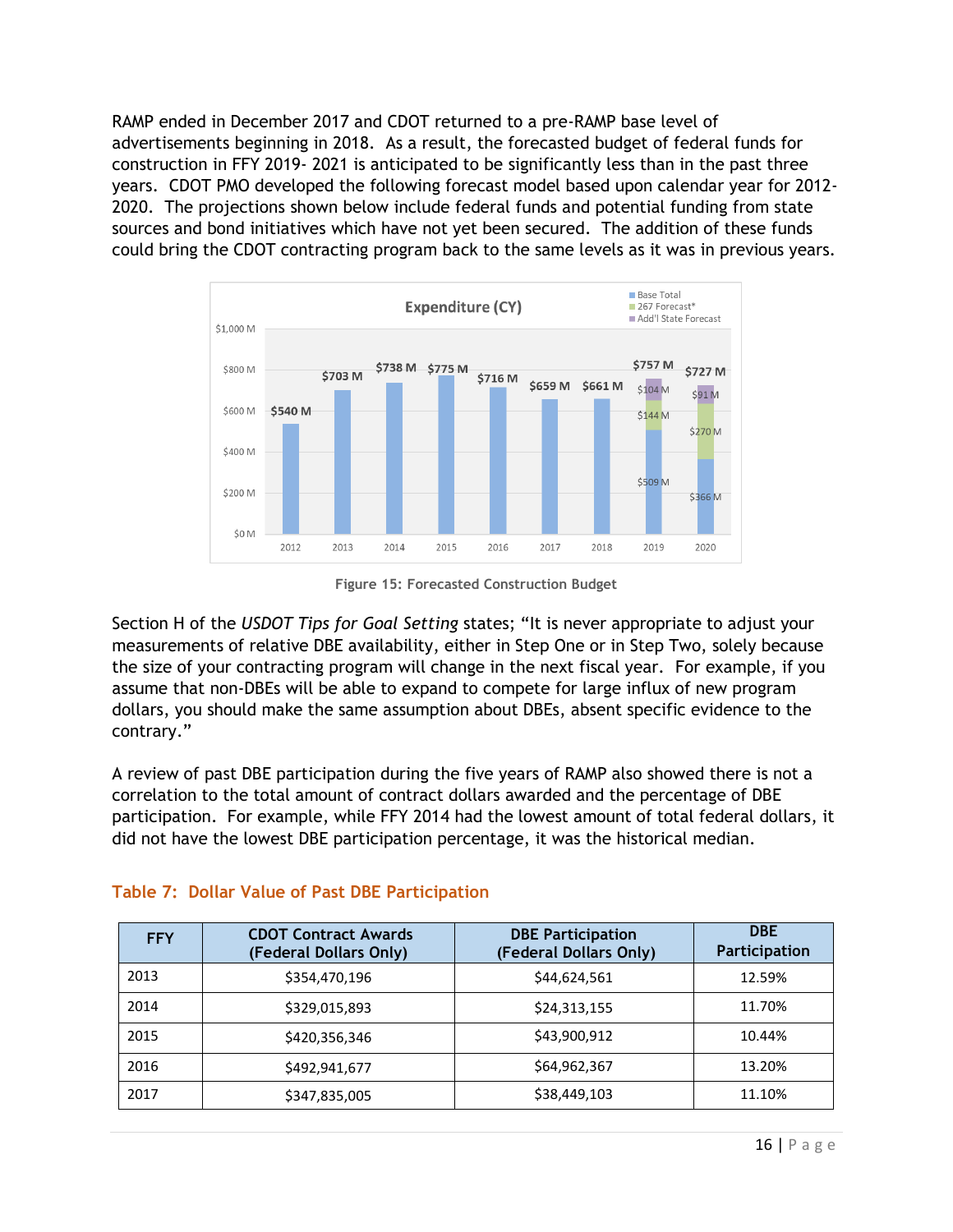The impact of "ramping down RAMP" was evaluated as it relates to future potential contracting opportunities identified in the CDOT STIP. The resulting conclusion was that although the overall amount of federal contracting dollars may be reduced, the ratios of the type of work to be performed will remain approximately the same. Additionally, CDOT expects that projects funded primarily through state funding initiatives will include a portion of federal funds and therefore the DBE program will be included. This then makes the total forecasted contracting opportunities similar to levels over the past five years.

#### <span id="page-16-0"></span>*Capacity Concerns Related to Industry Growth*

Although CDOT has ramped down RAMP, the state of Colorado is experiencing significant growth which is forecasted to continue throughout the next three years. The Denver metro area alone has more than \$4B of construction projects in the pipeline<sup>4</sup>. Other industries such as Residential  $\&$  Commercial Building and Oil  $\&$  Gas are rebounding and expected to grow<sup>5</sup>. There are concerns that concurrent major projects may potentially impact the availability of DBE firms that provide cross-over services such as civil engineering, environmental, concrete, building construction, trucking, etc.

CDOT researched the estimated budgets and construction schedules of several major projects with scopes of work similar to CDOT's anticipated projects and those that have construction schedules within the next three years. Table 8 shows a list of these projects with estimated project budgets used to evaluate potential impacts on the DBE goal.

| Project                                                                   | Owner                        | Construction<br><b>Timeframe</b> | <b>Estimated</b><br><b>Budget</b> |
|---------------------------------------------------------------------------|------------------------------|----------------------------------|-----------------------------------|
| C-470 Tolled Express Lanes                                                | CDOT                         | $2016 - 2019$                    | \$276M                            |
| I-25 North Denver Union Station to SH14<br>(Segment 3 and Segments 7 & 8) | CDOT                         | $2017 - 2020$                    | \$256M                            |
| I-25 South Gap from Monument to Castle Rock                               | CDOT                         | $2018 - 2020$                    | \$350M                            |
| Central 70 Viaduct through Denver and Aurora                              | CDOT                         | $2018 - 2022$                    | \$1.7B                            |
| National Western Redevelopment                                            | <b>CCD</b>                   | $2018 - 2024$                    | \$1B                              |
| Denver Go Bond - First Issuance Projects                                  | <b>CCD</b>                   | $2018 - 2020$                    | \$193M                            |
| <b>DEN Great Hall Renovation</b>                                          | <b>DEN</b>                   | $2018 - 2021$                    | \$650M                            |
| <b>DEN Gate Expansion</b>                                                 | <b>DEN</b>                   | $2018 - 2023$                    | \$1.5B                            |
| <b>Gross Reservoir Expansion</b>                                          | Denver Water                 | $2018 - 2020$                    | \$450M                            |
| Windy Gap Firming Project                                                 | <b>Municipal Subdistrict</b> | $2019 - 2023$                    | \$570M                            |

#### **Table 8: Major Projects in Denver Metro Area**

l

<sup>4</sup> Denver Business Journal, August 2, 2017, https://www.bizjournals.com/denver/news/2017/08/02/denverspipeline-of-projects-will-plunge-into.html

<sup>5</sup> 2018 Economic Forecast for Metro Denver, Denver Chamber of Commerce,

http://www.metrodenver.org/media/851036/2018-Forecast\_013018.pdf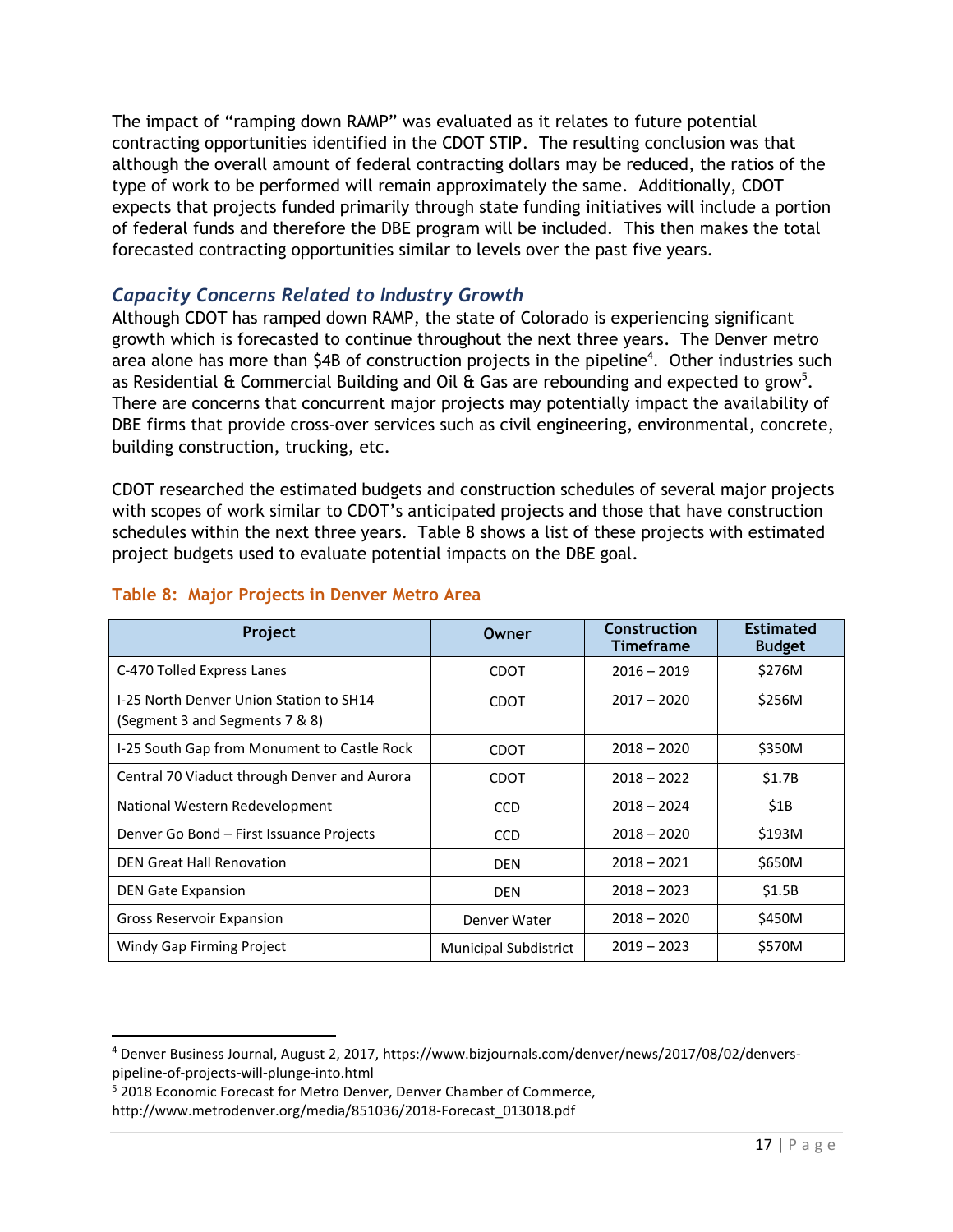All of the projects listed above are located in the Front Range of Colorado. As evidenced by the Colorado UCP DBE Directory, the Denver metro area has the highest DBE population in the state. Many construction projects let by the City and County of Denver (CCD) and Denver International Airport (DEN) have minority and woman-business enterprise (M/WBE) aspirational goals of 15% or higher. In fact, CCD achieved M/WBE participation of 23% for construction and 30% for professional services in 2016 $^6$ . An analysis of the projects listed in Table 8 indicates that socio-economic goals will be set at similar levels.

While this demonstrates the relatively high availability of M/WBE firms in Denver, it does not necessarily reflect of the pool of ready, willing, and able DBE firms that provide the services listed in Tables 2 and 3. CCD's M/WBE program has a completely separate certification standard that covers a much wider scope of services including commodities, goods, and services. CDOT's federally-funded projects have a much narrower scope of services. In fact, more than 26% of contracted out work in CDOT's FY 2018-2019 budget (excluding bridge enterprise and HPTE projects) is for surface treatment<sup>7</sup>. The DBE contracting opportunities for this type of work is extremely limited. For a more "apples to apples" comparison, in 2016 CCD had DBE participation of 9% for construction and 17% for professional services. This more accurately reflects the availability of DBE firms in the Denver Metro on projects that include USDOT FHWA funding. These percentages still do not reflect the availability of DBEs across the state of Colorado, as shown in Tables 4 and 5.

For this analysis, CDOT must consider statewide DBE availability, in addition to increased competition for DBE certified firms on major projects in the Denver metro area. Over the next three years, there may potentially be less diverse opportunities for DBE participation, which may present capacity problems overall. Although DBEs have the potential to grow with an increase in highway construction dollars, there is a prime contractor concern that the DBE community may not be able to immediately absorb the increases in the amount of available work.

CDOT posed this potential issue to the contracting community in online surveys sent to DBE Firms, CDOT Prime Contractors, and Industry Stakeholders (see the following section on *Public Comments*). Of the 225 DBE firms that responded, 67% said they would grow their capacity if presented with additional opportunities over the next three years and another 20% said they would be able to take on additional with current staff resources. Only 4% said they would turn down additional opportunities if presented with more work over the next 3 years. DBE firms also appear to be prepared for additional work as 63% said they expect their overall volume to increase over the next 3 years and 17% expect it to be the same. These are strong indicators that DBE firms will be able to expand to compete for additional project work.

l

<sup>6</sup> Denver Office of Economic Development, Division of Small Business Opportunity, 2016 Annual Report, https://www.denvergov.org/content/dam/denvergov/Portals/690/Reports%20and%20Studies/FINAL%20COMBO %20DSBO%202016%20Annual%20Report%20052217.pdf

<sup>7</sup> CDOT, FY 2018-2019 Final Budget Allocation Plan (Pending Gov Signature),

https://www.codot.gov/business/budget/cdot-budget/current-budget-documents/fy-2018-19-final-budgetallocation-plan/view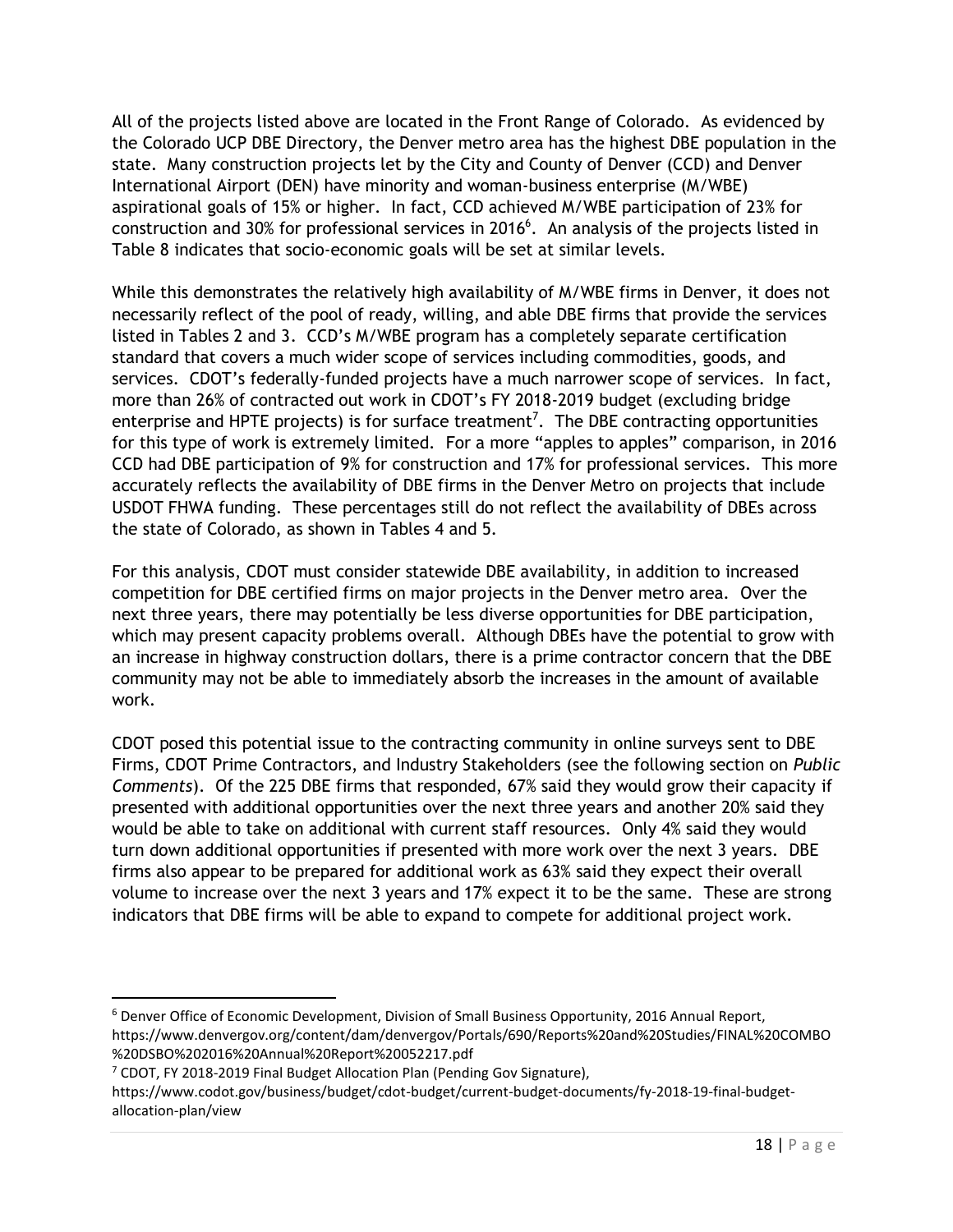However, this sentiment was not shared by prime contractors. Of the 17 respondents, 62.5% felt that the large infrastructure projects in the Denver metro area will result in an overall lack of DBE firms to meet project demands. Only 12.5% believed DBE firms would grow and take on more work. Nearly half of the respondents also indicated that they are receiving less quotes from DBE firms in 2018 as compared to 2015. Of those that knew why DBE firms were less quotes, the primary reason was that they were too busy with other work or they lacked qualified staff for the project. Although the sample size of respondents was relatively low, CDOT still considered these comments and the perceived lack of availability.

As evidenced during RAMP, DBE firms have shown that they can expand to meet additional project demands. Additionally, the number of certified DBE firms in relevant NAICS has increased 16% over the past five years which has increased the overall pool of ready, willing, and able firms. While an adjustment to the goal may be warranted given potential competition for DBE firms in the Denver metro area, there is not empirical evidence to support it. In fact, current DBE participation for the first half of FFY 2018 is 13.6%. If the DBE participation this year stays on the same track, CDOT expects to meet or exceed the current goal of 12.15%. CDOT believes that the proposed goal of 11.55%, which is based upon empirical data, captures the potential concerns about availability naturally through a .6% reduction of the overall annual goal as compared to goal for the past three years.

Therefore, rather than making adjustments to the base figure based upon potential scenarios, CDOT will monitor DBE participation for federal-aid projects annually to determine whether market conditions warrant adjustments to the overall DBE goal, or individual race-conscious and race-neutral components.

# <span id="page-18-0"></span>BREAKOUT OF RACE NEUTRAL / RACE CONSCIOUS PARTICIPATION

The federal regulations require CDOT to meet the maximum feasible portion of its overall goal by using race and gender‐neutral means of facilitating DBE participation (hereafter referred to as race neutral). Race‐neutral participation includes:

- DBEs who win prime contracts through customary competitive procurement procedures;
- DBEs who are awarded subcontracts on prime contracts that do not carry a DBE goal (0% assigned DBE goal); and
- DBEs who are awarded subcontracts in excess of the stated DBE project goal.

CDOT examined the race-neutral attainment for the past five complete years to determine the maximum feasible race-neutral participation. The median was used instead of the average to exclude outliers – that is, abnormally high or low numbers. Table 9 shows raceneutral achievement through prime contract awards to DBE firms. Table 10 shows raceneutral achievement through subcontract awards to DBE firms in excess of project goals or on projects without a DBE goal. Table 11 shows that CDOT achieved a median of 4.19% of the goal over the past five years through race-neutral means.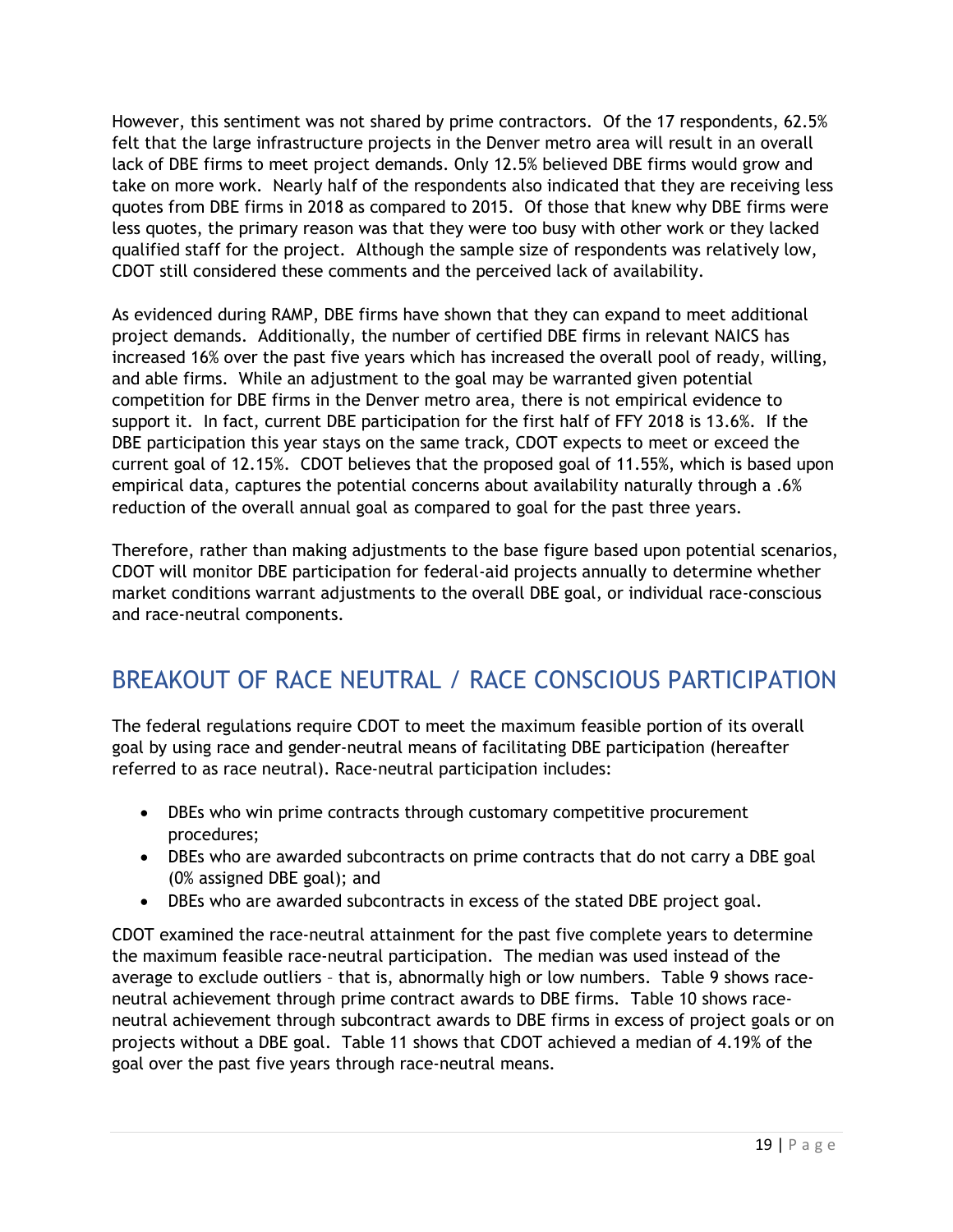| <b>FFY</b> | <b>Total Award</b><br><b>Amount (Federal</b><br><b>Dollars Only)</b> | <b>DBE Prime Award Amount</b><br>(Race Neutral) | % of Total<br><b>Award Amount</b> |
|------------|----------------------------------------------------------------------|-------------------------------------------------|-----------------------------------|
| 2013       | \$354,470,196                                                        | \$5,014,132                                     | 1.41%                             |
| 2014       | \$329,015,893                                                        | \$2,388,592                                     | .73%                              |
| 2015       | \$420,356,346                                                        | \$869,539                                       | .21%                              |
| 2016       | \$492,941,677                                                        | \$4,069,862                                     | .83%                              |
| 2017       | \$347,835,005                                                        | \$2,045,779                                     | .59%                              |

#### **Table 9: Past DBE Prime Construction Awards**

#### **Table 10: Past DBE Race Neutral Construction Subcontract Amounts**

| <b>FFY</b> | <b>Total Award</b><br><b>Amount (Federal</b><br><b>Dollars Only)</b> | <b>DBE Sub Award Amount</b><br>(Race Neutral) | % of Total<br><b>Award Amount</b> |
|------------|----------------------------------------------------------------------|-----------------------------------------------|-----------------------------------|
| 2013       | \$354,470,196                                                        | \$8,460,840                                   | 2.39%                             |
| 2014       | \$329,015,893                                                        | \$11,787,438                                  | 3.58%                             |
| 2015       | \$420,356,346                                                        | \$16,723,412                                  | 3.98%                             |
| 2016       | \$492,941,677                                                        | \$21,171,784                                  | 4.29%                             |
| 2017       | \$347,835,005                                                        | \$10,026,279                                  | 2.88%                             |

#### **Table 11: Combined Past Race Neutral Participation**

| <b>FFY</b> | <b>Race Neutral</b><br><b>Attainment</b><br>(Federal Dollars Only) |
|------------|--------------------------------------------------------------------|
| 2013       | 3.80%                                                              |
| 2014       | 4.31%                                                              |
| 2015       | 4.19%                                                              |
| 2016       | 5.12%                                                              |
| 2017       | 3.47%                                                              |
| Median     | 4.19%                                                              |

CDOT also considered the amount by which past goals were exceeded, as well as past history of inability to achieve goals in determining the race-neutral and race-conscious proportion consistent with *USDOT Tips for Goal Setting*. Specifically, USDOT recommends increasing the race-conscious portion of the annual goal to account for the proportion of previous years' goals that was not met or increasing the race-neutral portion to account for exceeding goals.

Table 12 shows that CDOT has consistently exceeded the goal and has a median of 1.05% of participation in excess of the goal. This combined with the race-neutral efforts outlined below make CDOT confident it can meet the race-neutral goal.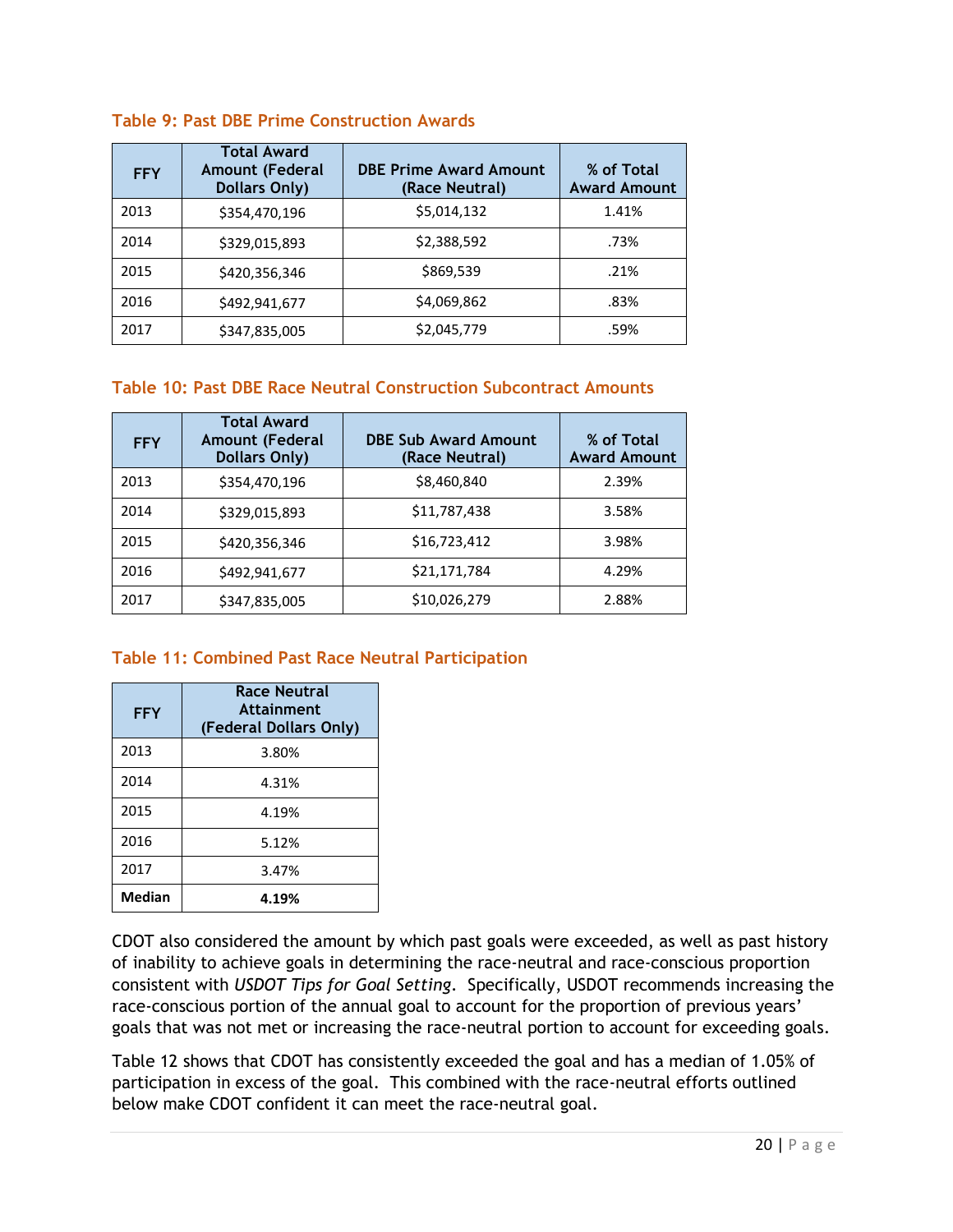| <b>FFY</b> | Annual<br><b>DBE Goal</b> | <b>Actual DBE Achievement</b><br>(Federal-Assisted<br><b>Projects Only)</b> | <b>Difference</b> |
|------------|---------------------------|-----------------------------------------------------------------------------|-------------------|
| 2013       | 10.25%                    | 12.6%                                                                       | 2.35%             |
| 2014       | 10.25%                    | 11.70%                                                                      | 1.45%             |
| 2015       | 10.25%                    | 10.44%                                                                      | .19%              |
| 2016       | 12.15%                    | 13.20%                                                                      | 1.05%             |
| 2017       | 12.15%                    | 11.10%                                                                      | $-1.05%$          |
|            | <b>Historical Median</b>  | 11.70%                                                                      | 1.05%             |

#### **Table 12: Combined Past Race Neutral Participation**

#### <span id="page-20-0"></span>Race-Neutral and Race-Conscious DBE Goals

CDOT is confident that it will be able to achieve a portion of DBE participation through raceneutral means based upon historical trends and the successful implementation of various race-neutral program elements. Based upon the analysis of past performance, CDOT anticipates meeting the FY 2019-2021 Overall Annual DBE Goal of 11.55% with 4.19% race‐ neutral participation and 7.36% race‐conscious participation.



**Figure 16: DBE Goal Breakdown**

Although the overall DBE goal is slightly less than in the past three years, the percentage allocated to race‐neutral participation has been increased. CDOT will monitor and adjust the estimated breakout of race‐neutral and race‐conscious participation as needed to reflect actual DBE participation. On a quarterly basis, CDOT will:

- Separately track and report race-neutral and race conscious participation.
- Maintain data on DBE achievements in those contracts with and without contract goals, respectively.
- Consolidate data for an annual goal review and adjustment, if necessary.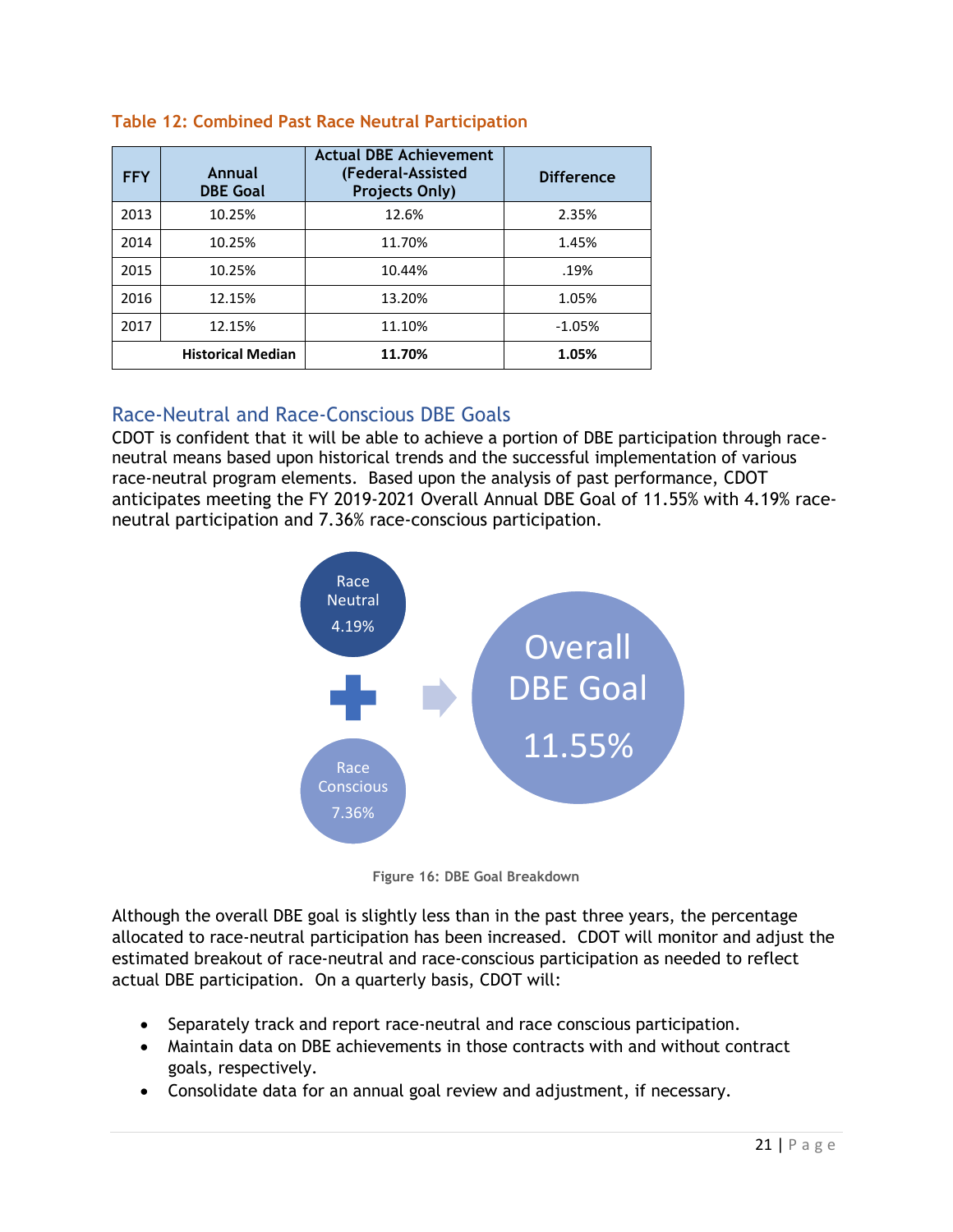#### <span id="page-21-0"></span>Race‐Neutral Methods

It is the goal of CDOT to meet the maximum feasible portion of its DBE goals by using race‐ neutral means of facilitating DBE participation. The ongoing initiatives described below seek to reduce discriminatory barriers, increase capacity and level the playing field for the participation of DBEs and other small contractors. They are also designed to assist CDOT in increasing race‐neutral participation on its contracts.

#### <span id="page-21-1"></span>*Marketing and Outreach*

CDOT engages in a number of outreach efforts to small, minority, and woman-owned businesses. These include:

- Participate in statewide conferences, seminars, and community outreach activities for the purpose of informing potential contractors of CDOT contracting procedures, DBE and ESB certifications, and available business opportunities.
- Host major CDOT project outreach events and other "meet-and-greet" events to bring prime contractors together with DBE firms prior to proposals.
- Maintain close partnerships with organizations such as; the Colorado Contractor's Association, Associated General Contractors of Colorado, American Council of Engineering Companies, HCC – Colorado's Diversity Leader, Conference of Minority Transportation Officials, the Women's Transportation Seminar, USDOT's Small Business Transportation Resource Center, Institute of Transportation Engineers, Rocky Mountain Minority Supplier Diversity Council, Colorado Minority Business Office, Colorado Black Chamber of Commerce, Procurement Technical Assistance Center, and other industry partners to help promote CDOT contracting opportunities and relevant certifications.
- Conduct quarterly Small Business Collaborative Forums in separate tracks for construction and professional services to discuss relevant small business topics and address issues raised by the small business community, industry stakeholders, and prime contractors.
- Participate in the CDOT Transportation Commission DBE Committee.
- Partner with the local U.S. DOT Bonding Education Program.
- Participate in the maintenance of the UCP DBE directory as a source of identifying all DBEs currently certified by the Colorado UCP (www.coloradodbe.org).
- Maintain a current list of certified Emerging Small Businesses (ESB) on a public ESB Directory (www.coloradoesb.org).
- Generate monthly email newsletters that include information about upcoming contracting opportunities, industry events, workshops and training, specification changes, and a list of newly certified DBE and ESB firms.
- E‐mail special notices of CDOT training, ESB Restricted projects, and upcoming bid opportunities to registered contractors in the market area.
- Operate a custom Bid Matching System that delivers weekly emails to opt-in subscribers with any newly advertised construction projects that have bid items in their relevant NAICS.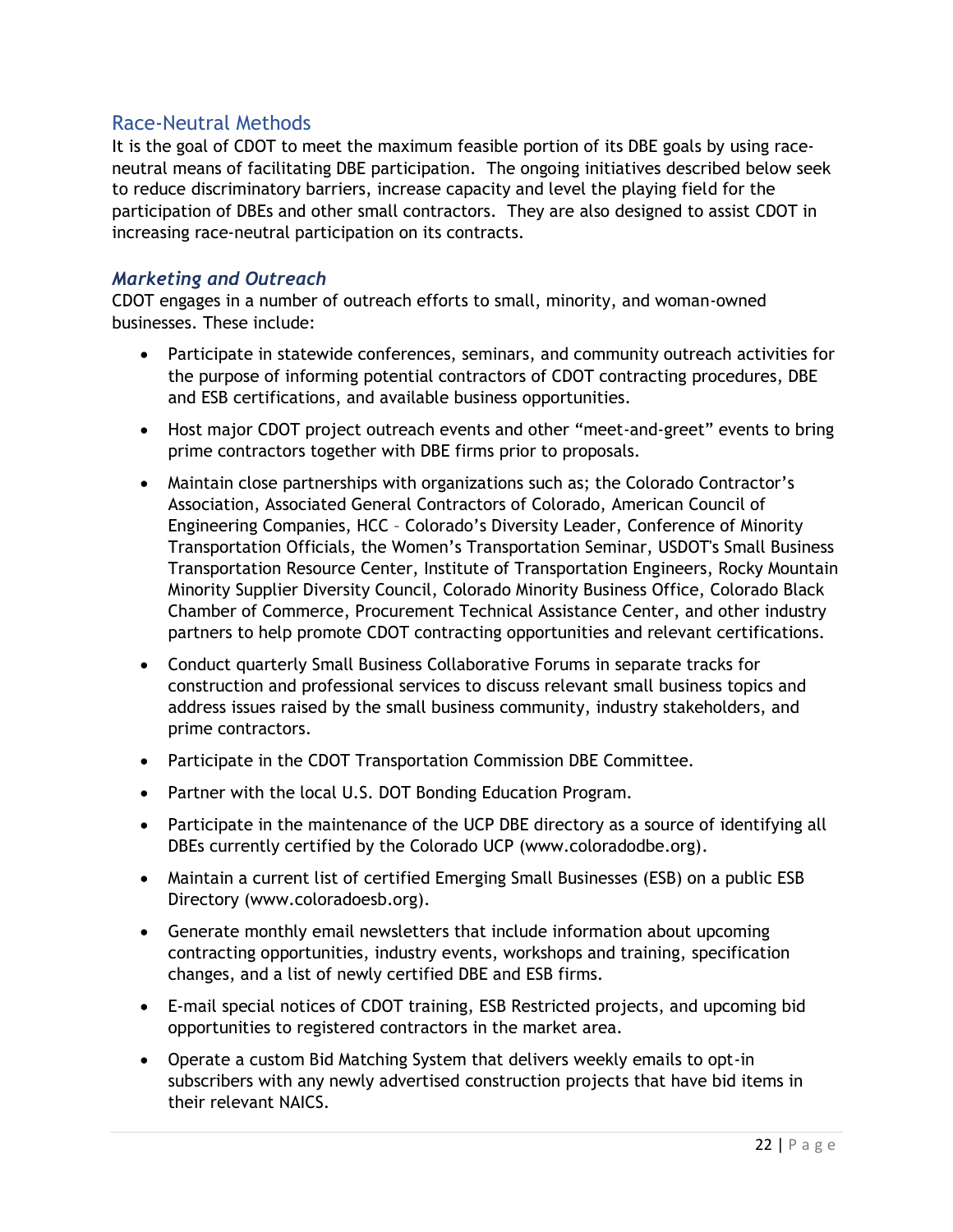- Ensure participants at pre‐solicitation meetings are informed of CDOT's DBE and ESB Programs and requirements.
- Ensure standard form contracts include prompt payment clauses for subcontractors and this information is communicated both internally and externally.
- Provide one-on-one technical assistance to existing DBEs and other small business enterprises, and facilitate introductions to CDOT's contracting, engineering, and construction personnel.

#### <span id="page-22-0"></span>*Emerging Small Business Program*

CDOT's Emerging Small Business Program (ESB) is a race‐neutral program designed to aid small businesses in obtaining work on CDOT's highway construction and design projects. Many of the small firms participating in the ESB Program are also certified DBEs. The following program elements have been successfully implemented:

- **ESB Restricted Projects**  Under the ESB Program rules, construction projects under \$1,000,000 may be restricted for award to an ESB firm. This limits competition to small businesses and facilitates DBE growth into prime contractor roles. CDOT is currently in the process of formalizing the process for project selection and has developed guidelines for advertising, educating, and letting these types of projects.
- **Incentives for Professional Services Contracts** In 2015, CDOT revised the bid rules for professional services contracts to provide "point incentives" during proposal evaluation and scoring to encourage prime consultants to utilize ESB firms.
- **Project and Target Participation Goals** CDOT evaluates innovative contracts and may apply a mandatory ESB goal similar to the DBE goal or set an optional target percentage resulting in a financial reward for meeting or exceeding the project goal.
- **New Tracking & Enforcement Mechanisms**  In 2015, CDOT adopted the B2GNow system which has enabled more effective tracking and enforcement of DBE and ESB commitments, as well as providing prompt payment information and a method to escalate non-payment issues.
- **Mentor-Protégé Program**  Self-selected Mentor-Protégé teams apply annually to participate in this capacity building program that provides ESBs with mentorship opportunities while offering Primes incentives for ESB utilization and industry recognition as a leader interested in developing small business capacity.

CDOT is currently in the process of hiring a new ESB Program Manager with the primary responsibility of increasing race-neutral participation. In addition to the ESB Program elements listed above, the new staff member will evaluate the following initiatives for increasing race-neutral participation: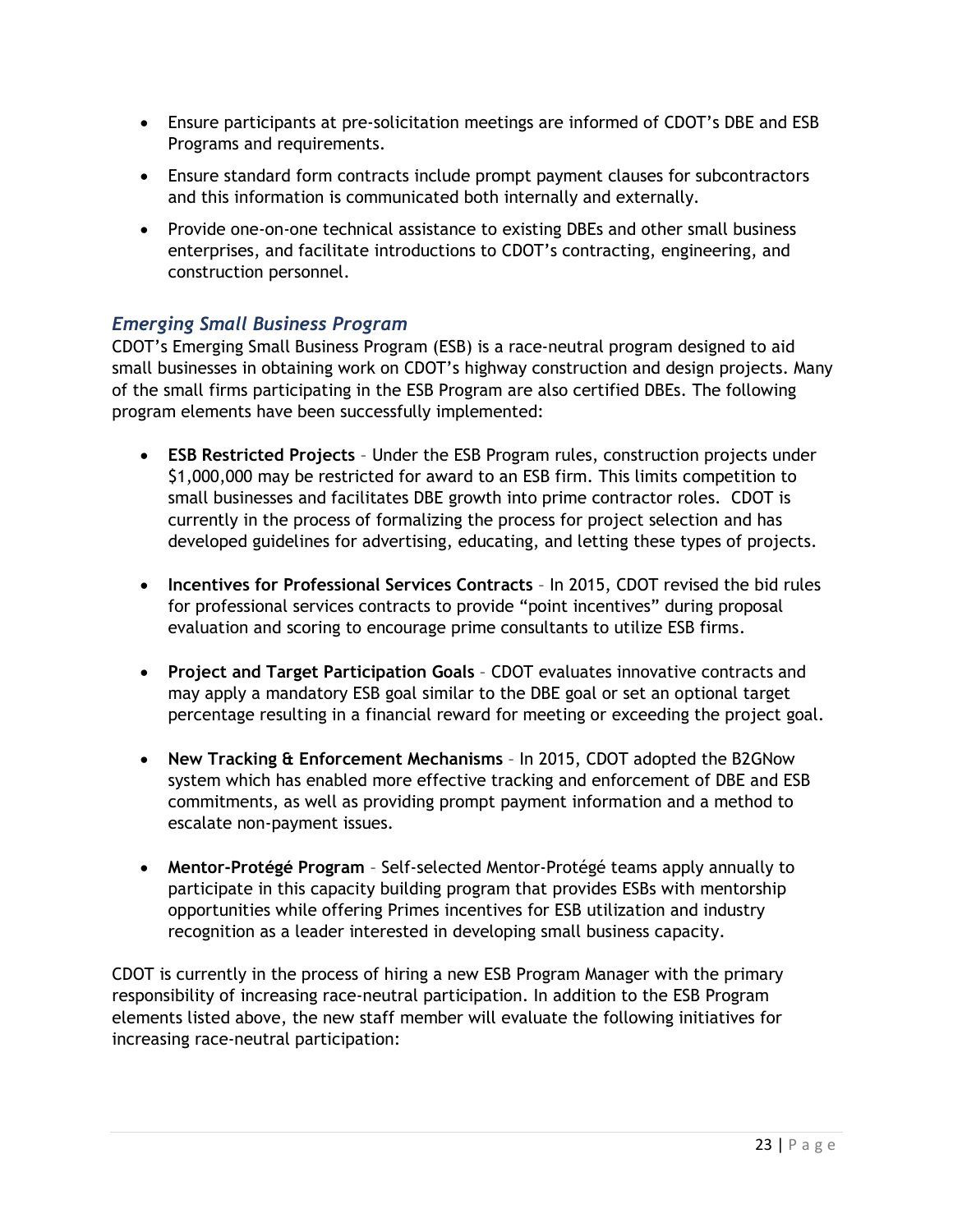- **Bond Guarantee Program** CDOT expects to launch a pilot program in late 2018 or early 2019 that will make it easier for small businesses to obtain bonding for CDOT construction projects. CDOT is working with Lockton Companies, LLC to develop a scoring matrix and process for guarantying bonds for small business bidding as a prime contractor.
- **Bid Preferences for ESB Firms** A price preference used in low-bid contract evaluation has been successfully used with other government socio-economic programs. CDOT is analyzing the legal allowability of a bid preference for construction contracts.
- **Small Business Professional Service Contract Pool** CDOT is evaluating whether professional services projects can be included in the ESB Restricted program or made part of a reserved bidding pool while still conforming to the Brooks Act and Colorado Procurement Code.

#### <span id="page-23-0"></span>*DBE Supportive Services: Connect2DOT*

CDOT uses DBE supportive service funds for the Connect2DOT Program which is a cooperative agreement with the Colorado Small Business Development Center (SBDC) Network. The program offers technical assistance to DBEs in accordance with *23 CFR 230.204*. There are 14 SBDCs that offer program services across the state and 225 business consultants available throughout the network. A complete description of the program can be found at *www.connect2dot.org*.

The program has been extremely successful over the past six years. Last fiscal year, Connect2DOT provided one-on-one consulting to 429 small businesses in the construction industry. Consultants directly assisted 46 firms with obtaining DBE certification and 26 firms with ESB certification. During that period, Connect2DOT clients gained access to \$1,491,721 in financing. Many of these businesses also increased capacity by collectively adding 167 jobs. Below is a list of some of the services provided to small businesses through the Connect2DOT program.

**• LEADING EDGE<sup>TM</sup> for Transportation** - One of the premier offerings provided through Connect2DOT is the LEADING EDGETM for Transportation program. It is based upon the Colorado SBDC Network's flagship strategic planning series and customized for small businesses in the transportation industry. The program is an intensive 9-week business development course combined with individual consulting designed to develop leadership skills, facilitate key introductions with the business community, generate strategies for growth, and help DBEs perform successfully on CDOT projects. The course covers topics such as government contracting, finance, marketing, management, bidding, workforce, operations, and more. Each student graduates with a viable business plan reviewed by a consultant team and assessed during quarterly check-ups.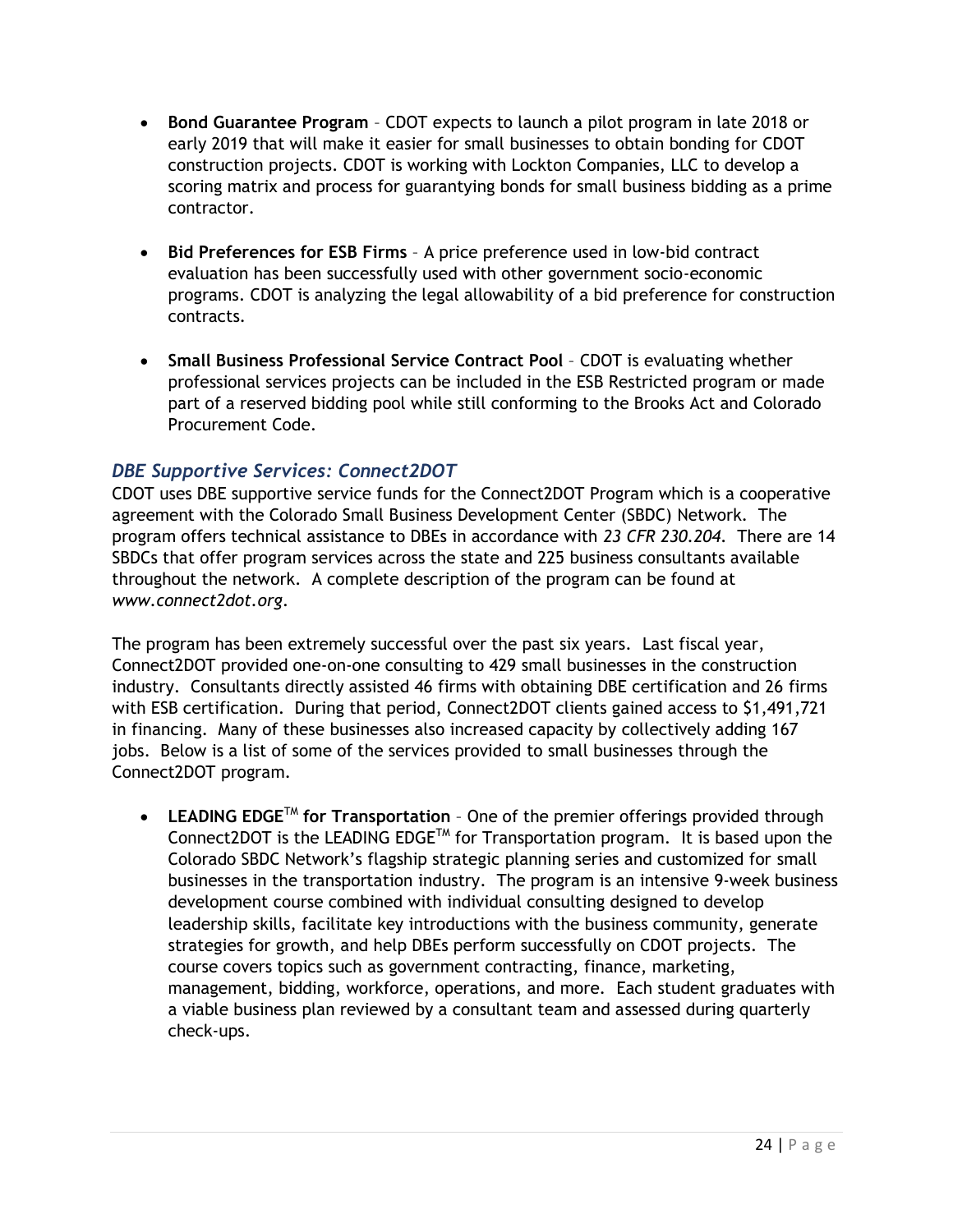- **One‐on‐One Technical and Resource Assistance** There are more than 225 business consultants in the SBDC Network and another 20 virtual Connect2DOT consultants that provide personalized consulting on topics such as business planning, accounting, HR, marketing, project take-offs, bidding/estimating, project management, bonding, equipment leasing, financial capacity, certifications, CDOT systems, and more. Small businesses have free, confidential, and unlimited access to the expertise of these consultants statewide.
- **Workshops and Education** Connect2DOT hosts an average of 40 training classes each year at locations across the state. These workshops are free and provide instruction on a variety of technical topics geared toward construction or professional services contractors. The SBDC Network also hosts approximately 30 training classes every month on general business topics that are low cost and accessible to DBE and ESB firms.
- **Industry Events** Connect2DOT participates in more than 35 industry events each year targeted to small businesses. These events generally include participation as an exhibitor and sponsor acknowledgement and/or a presentation with information about CDOT programs, certifications, and support services. Last fiscal year, these events had a combined attendance of more than 1,000. These outreach efforts help recruit new firms to fulfill project demands, as well as developing the skills of existing DBE firms.
- **Industry Partnerships** Conenct2DOT partners with industry organizations such as local and minority chambers, contracting associations, surety and insurance agents, small business lenders, workforce development centers, and support programs such as the USDOT West Central Small Business Transportation Resource Center (SBTRC), Procurement Technical Assistance Center (PTAC), and Colorado Minority Business Office (MBO). These partnerships ensure comprehensive support to help DBEs increase competitiveness, build capacity, and perform successfully as prime and subcontractors on CDOT projects.

# <span id="page-24-0"></span>PUBLIC PARTICIPATION & FEEDBACK

In accordance with *49 CFR 26.45*, CDOT reached out to industry stakeholders and minority group representatives to obtain feedback on the methodology and data being used to calculate the overall goal and evaluate barriers for DBEs.

Initial input on the Draft DBE Goal Setting Methodology was collected between April 16 – May 23, 2018 in three separate surveys of the following target audiences:

- DBE Certified Firms
- CDOT Prime Contractors During Past 3 Years
- Industry Stakeholders

Input received via those surveys has been incorporated into this document.